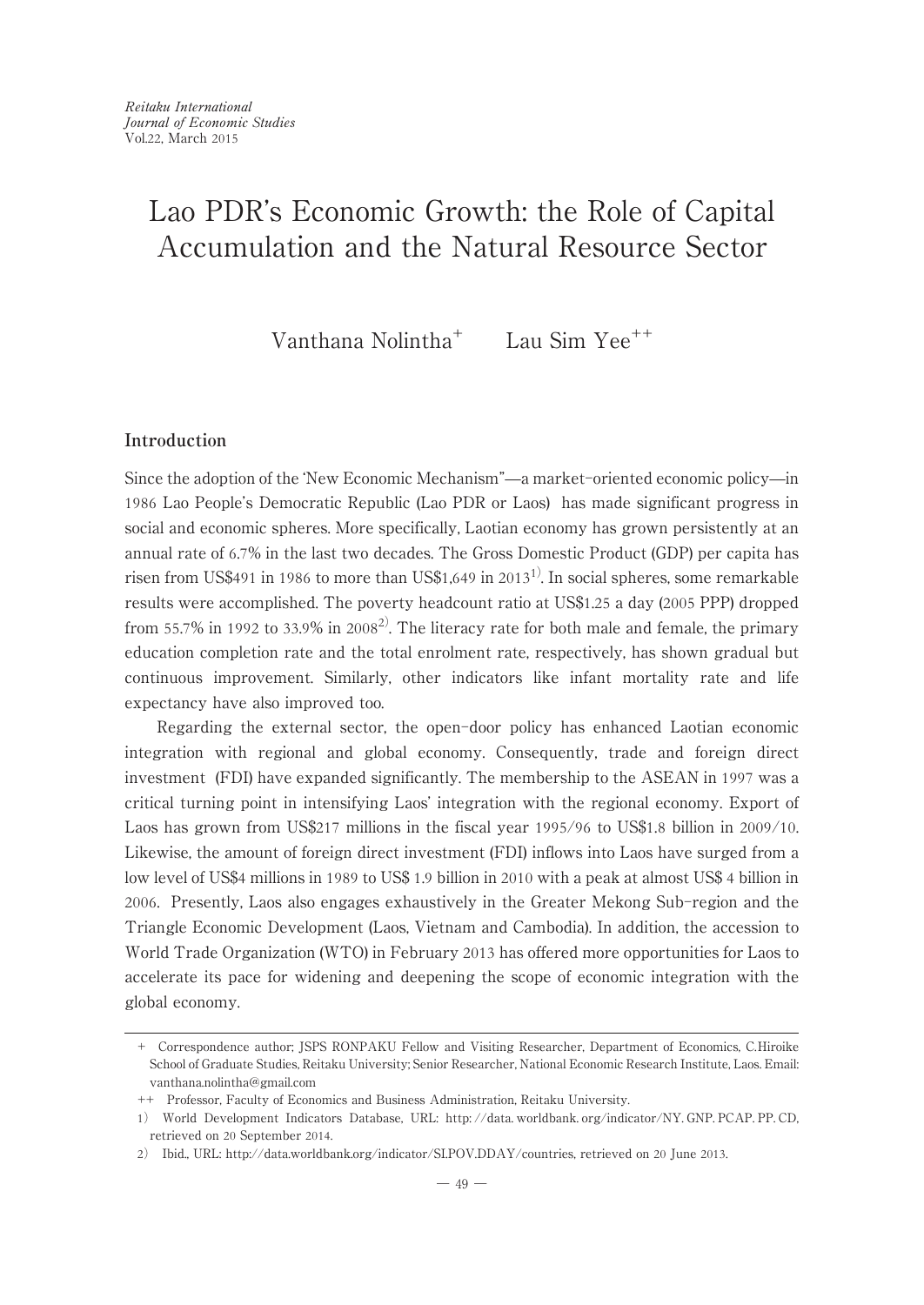#### Reitaku International Journal of Economic Studies

The natural resource sector has become the most vibrant sector in the Laos economy. It has contributed to most of the recent expansion of exports, the surge in FDI inflows and thus the GDP growth. After a rocket like soar in 2003<sup>3</sup>, the value added part of the mining sector has grown at an average of 30% per year for five consecutive years. As a consequence, the share of mining sector to total GDP rose from an average of 0.2% before 2002 to an average of 10% in the period between 2006 and 2010. In addition, the natural resource sector is the key driver for export. The share of export from this sector was about an average of 42% of total exports in the late 1990s, and it rose to an average of 75% during the period from 2006 to  $2010<sup>4</sup>$ . The export of natural resource sector grew annually at an average of 65% during the last decade compared to a slower growth of 10% annual rate for the non-natural resource sector. At the same time, the natural resource sector has drawn in significant amount of FDI inflows into Laos<sup>5)</sup>. The amount of inflow in this sector was about 52% of total FDI over the past decade. This figure topped at 93.5% in 2003 and 2006, respectively, when there were approvals of big hydro-power projects. The rapid increase of the natural resource sector has generated a lot of concerns about the long-term sustainability of the growth path $6<sup>6</sup>$ , the possible adverse effects on other sectors of the economy and potential impact on the notion of equality<sup>7)</sup>.

Against this background, this paper aims to examine empirically the growth of Laotian economy with particular analysis on the role of capital accumulation and FDI inflows into the natural resource sector. This paper is organized as follows. Section 1 provides a literature review. Section 2 provides the descriptive assessments of economic performances of Laos. Section 3 outlines the analytical framework. Empirical findings are provided in Section 4. The last section presents the conclusion, policy recommendations and further research directions.

## **1. Literature Review**

For the purpose of this paper, this section reviews two major areas of literature, viz., neo-classical growth theories and Resource Curse hypothesis. Essentially, this literature review intends to provide a direct bearing for setting a theoretical foundation in constructing an analytical framework for this empirical study.

The classical theory of economic growth dates back to the work of Adam Smith's Wealth of Nations in 1776, in which he expounds that the inter-linkages between division of labor, capital accumulation and labor productivity growth are crucial conditions for increasing the wealth of a nation (Smith 1776). Capital and labor are two main drivers of economic growth. The

<sup>3</sup>) GDP of mining sector in 2003 is equivalent to 10 times of the level in 2002.

<sup>4</sup>) Exports from the natural resource sector include wood and wood products, electricity, mining and non-timber forest product.

<sup>5</sup>) Mining and hydro-power sectors.

<sup>6</sup>) With current rapid expansion of the natural resource sector, Laos has a risk of lower employment and higher volatility in the long-run (World Bank, 2010). The IMF (Article IV Consultation Paper in 2008) also suggests that large inflows into Laos could result in Dutch Disease over the medium term.

<sup>7</sup>) Kyophilavong and Toyoda (2008), using the macroeconomic model, conclude that a small impact of large FDI inflow on export sector is observed through real exchange rate appreciation in Laos. Insisienmay (2008) also asserts that there is a symptom of Dutch disease in Laos.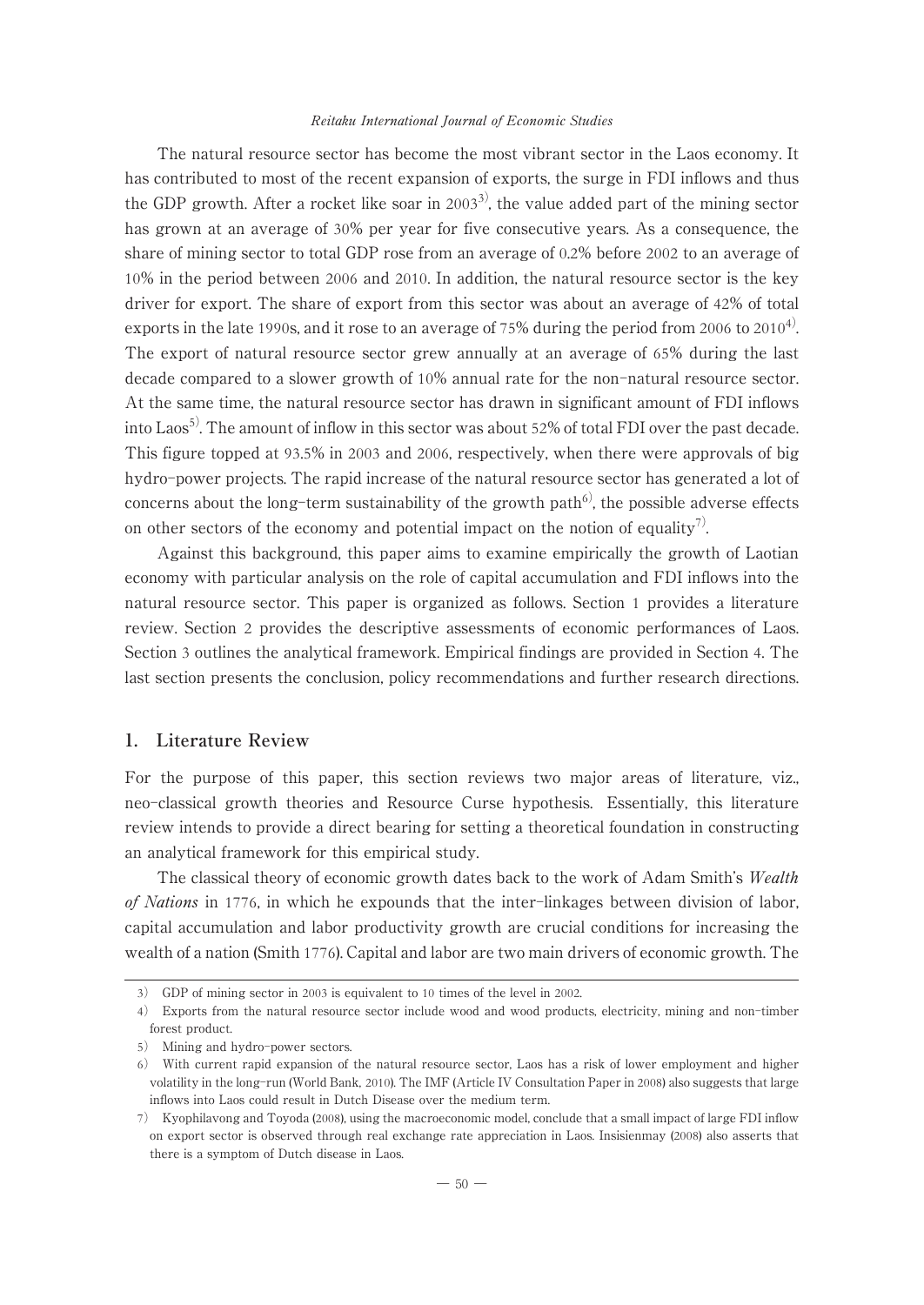Harrod-Domar model of economic growth outlines the importance of capital-output ratio, saving ratio, and the rate of increase of the labor force in long-run economic growth. In essence, the Harrod-Domar model predicts that economic growth relies on two types of growth rates, viz., the natural rates of growth and the warranted rate of growth. The former depends on the increase of labor force, whereas the latter relies on saving and investment behavior of households and firms. However, Solow (1956) argues that Harrod-Domar model assumes "there is no possibility of substituting labor for capital in production." In reality, as income rises along with economic growth, demands for goods and services also shift, and consequently the allocations of capital and labor also change. Equally crucial, technological progress̶which is exogenously determined̶induces higher labor productivity which affects the demand of labor as well. Such interactions in the allocation of factor inputs and technology in the market offer massive chances for the substitution between labor and capital.

Because of the coordination for the allocation of factor inputs in the market, the neoclassical school of thought asserts that efficient resource allocations would be ultimately determined by the price mechanism̶the interaction between demand and supply in markets characterized by perfect competition. In other words, in neoclassical economic framework, prices are vital signals for economic agents to attain efficiency in resource allocation for fostering economic growth. The introduction of Solow's growth model has consolidated the neoclassical approach to economic growth. The central proposition of Solow's growth model is "the equilibrium rate of growth is not only not proportional to the saving (investment) rate, but is independent of the saving (investment) rate. A developing economy that succeeds in permanently increasing its saving (investment) rate will have a higher level of output than if it had not done so, and must therefore grow faster for a while. But it will not achieve a permanent rate of growth of output." (Solow 1970).

There are two remarkable predictions from the neoclassical growth model. The first one is the conditional convergence. It predicts that the lower the starting level of real GDP per capita, relative to the long-run or steady-state position, the faster is the growth rate. Put differently, economies that have less capital per worker (relative to their long-run capital per woker) tend to have higher rates of return and higher growth rate. The second prediction states that in the absence of continuing improvements in technology, per capita growth must eventually come to an end.

By extending his neoclassical growth model, Solow (1957) expounds one of the most important methodologies in analyzing the sources of economic growth. Although Adam Smith (1776) emphasizes that technology is a crucial contributory factor of economic growth, rigorous economic analysis on the role of technology or the mechanism of technical progress in economic growth was not obvious until the seminal work of Solow in 1957. Consequently, literature on the study of the relationship between technological change and economic growth has grown significantly. Essentially, the basic methodology for growth accounting is to use a neoclassical production function to estimate the contribution of capital and labor to the measured growth of output. Any portion from the measured output growth that is not derived from the factor inputs is defined as technological change or total factor productivity (TFP). In other words, rate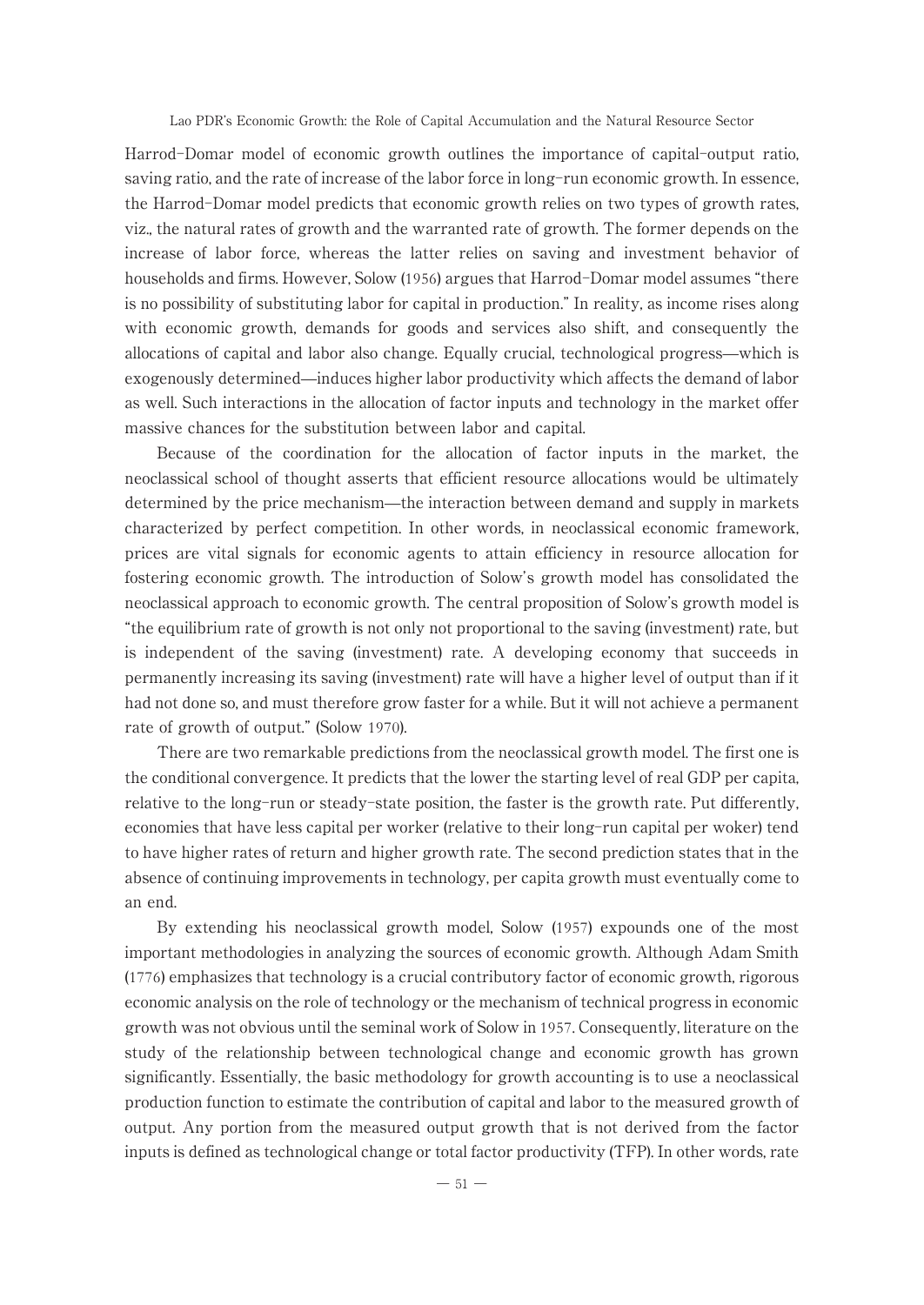## Reitaku International Journal of Economic Studies

of growth of TFP is the "residual" derived from the difference between the rate of growth of output and the rate of growth of capital and rate of growth of labor. This growth accounting concept has given particular meaning to the analysis of sources of growth in the neoclassical school of thought. Also, it can be said that growth accounting has wielded a great deal of its influence not only in the industrialized world but also substantially impacted on policy makers in the developing countries.

Empirical works by Jorgenson (1995a, 1995b) indicate that the key driver of economic growth in the developed world is technical progress or TFP. However, the explanatory power of growth accounting in East Asia region is mixed. At the extreme end, some studies (for example Young 1994 and 1995) find that capital accumulation explain much of economic growth in East Asia while technological change plays a limited role in rising productivity. The findings of Marti (1996) show impressive contributory roles of capital and technological advancement in propelling growth in the East Asia region. On the contrary, although other empirical studies, which incorporated education as a variable added to the labor augmented production function, explain the role of factor accumulations, especially capital input as the main driver of economic growth in East Asia, their analytical results also show that the role of technological progress was insignificant (Collins and Bosworth, 1997).

Growth accounting methodology has both strengths and weaknesses. The key strength is its simplicity in the mechanic, which enable economists to estimate separate effects on how capital, labor and technology, respectively, have contributed to economic growth. In addition, the convergence hypothesis allows cross-country empirical studies on the variations of growth and their contributory factors. There are several limitations in growth accounting, especially in relation to the application of its analytical method in the developing world. Firstly, the conclusion that long-term economic growth relies on exogenous factors limits the application of its analytical implications in policy spheres in a developing country. In other words, the model limits the application of important policy measures that could influence long-term growth. More critically, this analytical method does not provide answers to those questions that address the sources and developments of the technological progress. Secondly, the assumption on smooth and perfect substitution between labor and capital has made the model simple, but it is faced with difficulties in its application to the real world especially in the developing countries. Finally, because of the model addresses long-term economic growth, it does not take into account the significances of expectations<sup>8)</sup> and how it influences the macroeconomics, especially the lack of investment function<sup>9)</sup>. This shortcoming is partly because investment function is a Keynesian type of argument that stresses the important of short-term fluctuations in the economy.

The convergence hypothesis of neoclassical growth model suggests that developing countries tend to grow faster than developed countries. As a result, as predicted by the theory,

<sup>8</sup>) Stiglitz (1973) comments that from extensive research after the introduction of Solow model, it found that the model is as debatable as the theory of Harrod because Solow's model does not include the role of expectations and that the economy could smoothly converge to the balanced growth path.

<sup>9</sup>) More discussion in Sen (1970).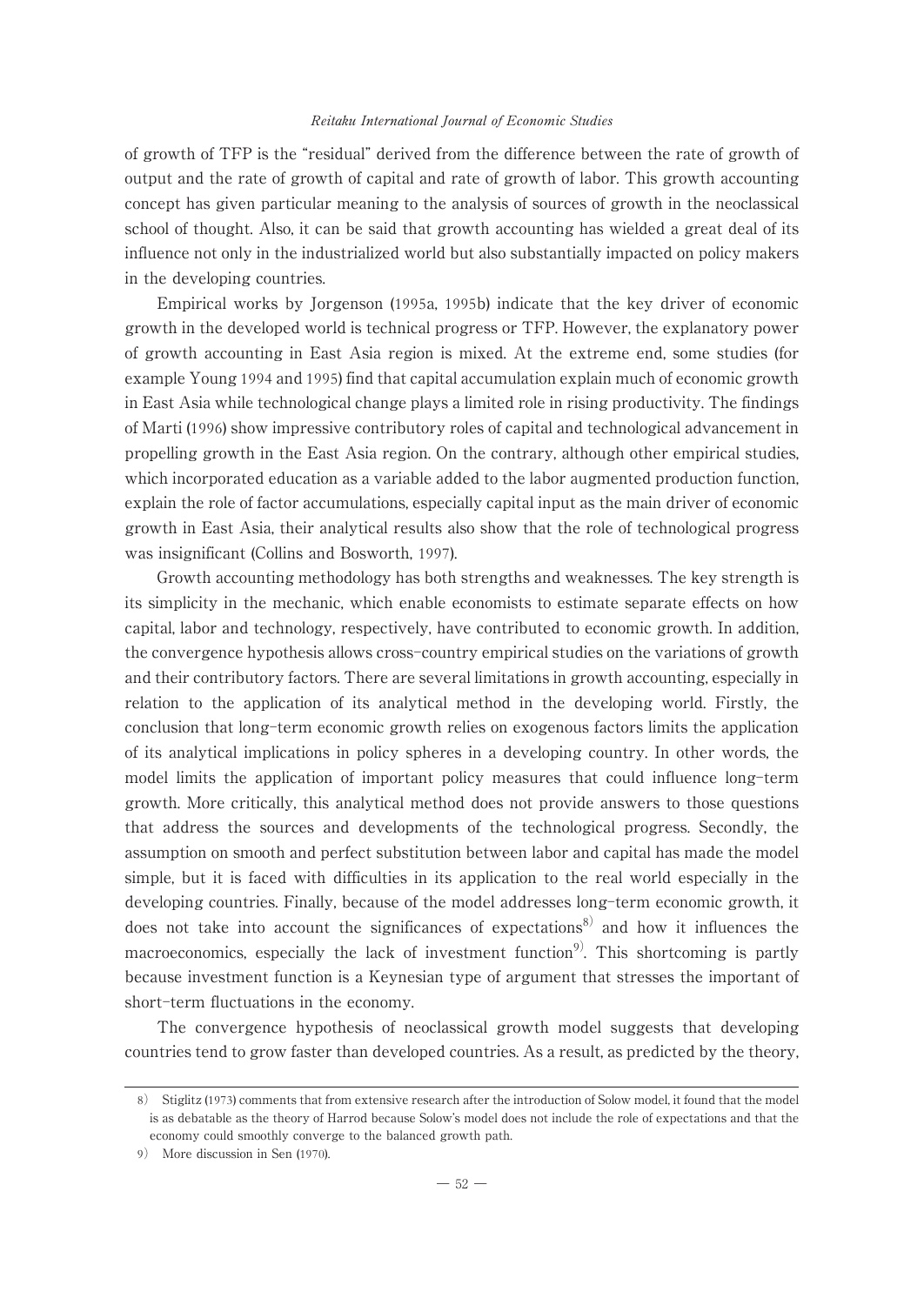developing countries will narrow the gap with developed countries over time. However, notwithstanding the sophistication of convergence hypothesis, Baumol (1986) shows that, from a large sample of countries, convergence theory does not explain the differences of growth rate between the developing and developed countries. Instead, empirical evidence shows that there is a convergence among a set of countries but not for countries in the world as a whole. Although this observation could be explained by the principle of transition dynamics, Sachs and Warner (2001) show that resource-poor developing countries grow faster than resource-rich developing countries. This phenomenon has prompted many economists to claim that richness in natural resources is a curse for developmental factors.

Resource Curse hypothesis has been widely researched since the publication by Aunty (1993, cited in Frankel, 2010). The hypothesis reflects the observations that resource rich countries tends to perform relatively poorer than those with limited resources (Sachs and Warner, 2001). Moreover, countries with abundance in natural resources might be able to improve the living standards but failed to create self-sustaining economic growth (Humphreys, Sachs and Stiglitz, 2007). On the other hand, many countries with limited natural resources, for examples Japan, Korea, Taiwan and Hong Kong, enjoyed rapid export-led growth with expansions of the manufacturing sector. Still, even among resource rich countries, some performed better than the others. For instance, Botswana and Sierra Leone are both rich in diamonds. Botswana recorded a remarkable economic growth of over 7 percent per year for two decades while Sierra Leone has faced civil strife and a decline in GDP per capita (Humphreys, Sachs and Stiglitz, 2007).

There are several channels of impacts that could explain why resource rich countries may record sub-standard economic performance. These include a long term downward trend of world commodity prices<sup>10</sup>, the volatility of natural resource prices, the crowding out of manufacturing sector, the factor of civil war, poor institutions and the Dutch Disease (Frankel, 2010). The Dutch Disease hypothesis exhibits an adverse effect of the booming sector on the lagged sectors (Corden and Neary, 1982). Common symptoms include a real appreciation of domestic currency, expanding non-traded sector and slow-down or contraction in the traded non-resource sector. Other negative effects of the Resource Curse include the disproportionate use of technology on the extracted resource, the inefficient utilization of capital and inadequate investment in education<sup>11)</sup> and inducement of rent seeking behaviors<sup>12)</sup> (Humphreys, Sachs and Stiglitz, 2007).

<sup>10</sup>) There are also many papers suggest the upward trend in commodity prices. Detailed discussions on both sides could be found in Frankel (2010, pp.4-9). In general, Frankel (2010) concludes that the long-term trend of world commodity price depends on the selected period for the study.

<sup>11</sup>) Gylfason (2001) finds that government spending in education is negatively correlated with the abundance of natural resource. The study covers 90 countries in the period of 1980 to 1997. Gylfason argues that the low investment in education will become a risk for a long term growth in a resource rich country because it undermines then ecessity to diversify to non-resource sectors.

<sup>12</sup>) Leite and Weidmann (1999) construct the Endogenous Growth Model to find the determinants of corruption, using data of 77 countries. The study finds that the corruption seems to be higher in the country with more abundance of natural resources especially the capital intensive natural resources. Corruption is also found to have a negative impact on long-term growth. One standard deviation shock of corruption (i. e., a lower level of corruption) leads to 1. 4 percentage increase in the average growth rate.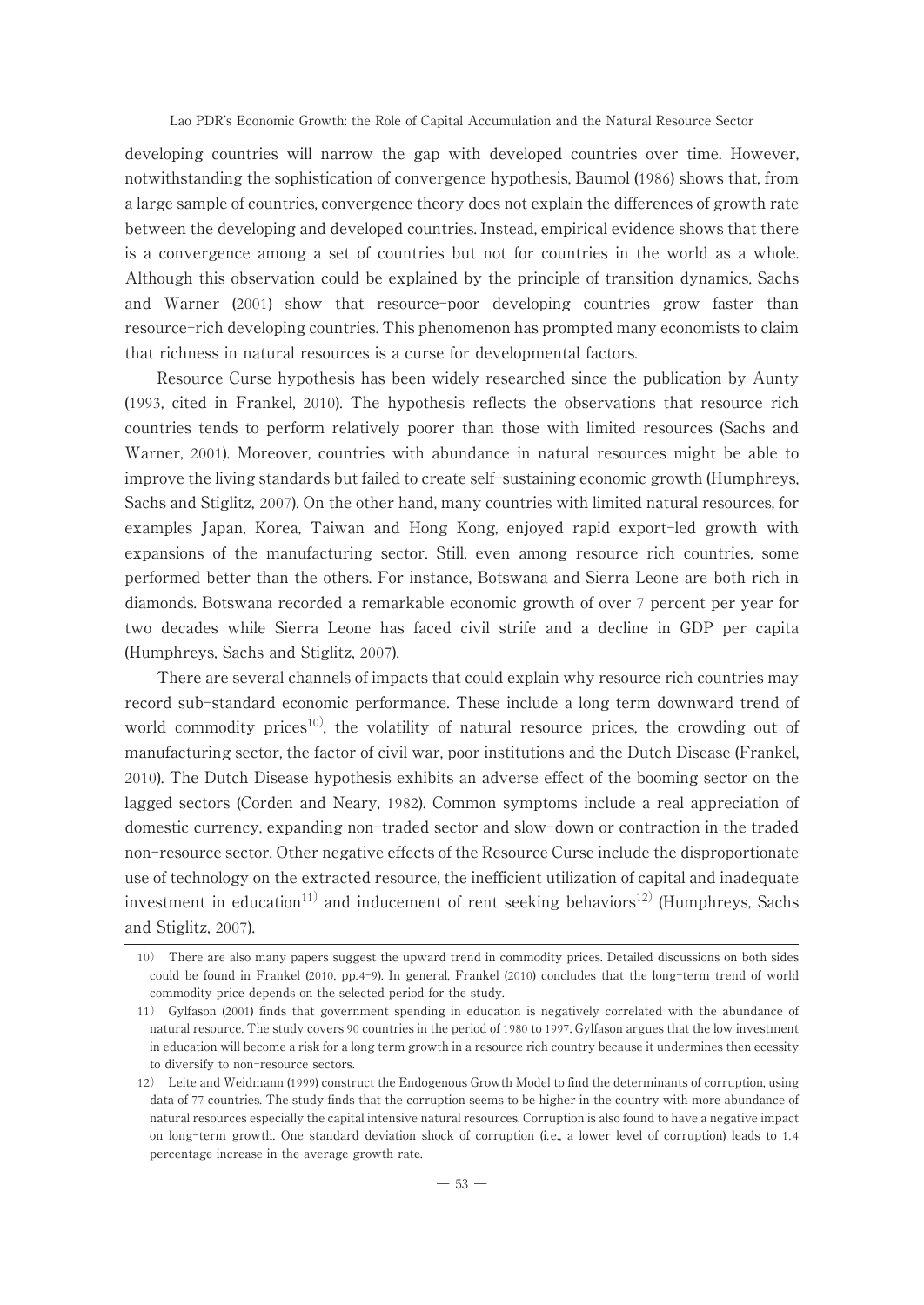## **2. An Overview of Laotian Economic Performances**

Economy of Laos has grown rapidly after the introduction of the reform package in 1986. The GDP grew at an average annual rate of 6.5% between 1991 and 1995, but it declined in the late 1990s due to negative influence from the Asian Financial Crisis in 1997/98 (Figure 1). However, the economy recuperated after the impacts of the crisis diminished in the early 2000s, and consequently Laos achieved a relatively high level of economic growth in the late 2000s. The growth was most significant in the industry sector, while the service and agriculture sectors also performed reasonably well. As a result, the share of the industry sector in the GDP has increased from 8.3% in 1991 to 25% in 2010 on the one hand, while the share of the agriculture sector decreased from 53% to 30% in the same period. The share of the service sector remained stable at 38% in the late 2000s.

Expansion of industry sector was characterized by rapid growth of mining sector in between 2000-2005 (Figure 2). During this resource boom period, the growth of manufacturing and agriculture grew relatively faster than the earlier period while the service grew slower (Table 1). Additionally, decomposition of the GDP in relation to resource and non-resource finds that the natural resource sector (mining and electricity export) on average has contributed about one-fourth of the growth rate during 2003 to 2010 and the contribution is subject to year to year fluctuations.

Inflows of FDI have flourished over the last five years, fueled by the expansion in mining



Source: Compiled by the authors from various annual statistical yearbooks by Lao Statistics Bureau

| Table 1: Annual growth rate by industry sector (%) |  |  |  |  |  |
|----------------------------------------------------|--|--|--|--|--|
|----------------------------------------------------|--|--|--|--|--|

|                                 | 1991-2000 | $2001 - 2005$ | 2006-2010 |
|---------------------------------|-----------|---------------|-----------|
| Agriculture                     | 1.25      | 1.57          | 4.13      |
| Industry                        | 5.04      | 8.52          | 12.98     |
| Mining                          | 1.13      | 225.40        | 23.59     |
| Manufacturing                   | 1.24      | 8.60          | 9.60      |
| Service                         | 2.11      | 11.14         | 8.29      |
| Wholesale and Retail trade      | 1.53      | 16.15         | 7.53      |
| Hotel and Restaurant            | 1.40      | 2.48          | 6.67      |
| Transport and Telecommunication | 1.38      | 12.10         | 7.30      |
| Bank and Financial Services     | 2.71      | 9.53          | 34.55     |
| Real Estate                     | 7.50      | 2.68          | 3.38      |

Source: Compiled by the authors from various annual statistical yearbooks by Laos Statistics Bureau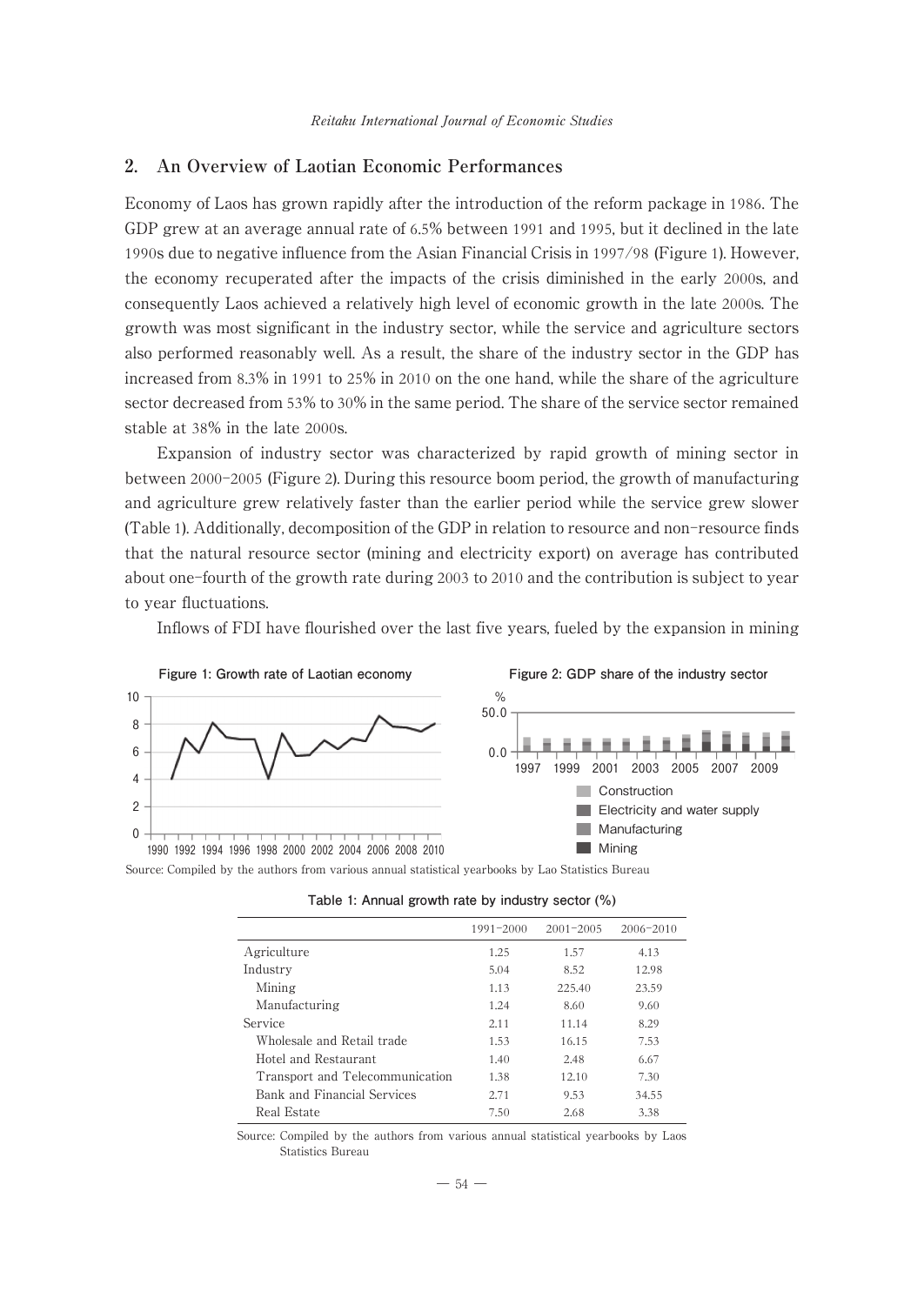and hydropower sectors. On average, the hydropower sector accounts for 29% of total approved FDI and the mining sector shares 17%. Notwithstanding such a huge volume of foreign capital inflows into mining and hydropower sectors, in which every project is a mega size, their influence on local employment is limited because these projects import capital-intensive equipments and high skill technicians from overseas, especially during the construction period<sup>13)</sup>. Conversely, in spite of the potential to generate employment opportunity in labor intensive sectors such as agriculture, manufacturing and service, FDI inflows are in small scales or those foreign capital inflows were targeting only smaller projects which have limitation in terms of scaling up their investment frontiers.

Enhanced integration of Laotian economy into the ASEAN has brought about bigger expansion in trade volume. The boom in natural resource sector has boasted export from the average of 10% per year between 2001 and 2005 to 32% per annum between 2006 and 2009. Imports, on the other hand, grew at a slower pace at 24% between 2006 and 2009, which as a result brought down the trade deficit in that same period. Higher volume of mining output and electricity production was the driver of export expansion from 2001 to 2010, whereby the share of this sector in total export rose from 28% to 75% (Figure 3). By contrast, manufacturing exports grew more slowly and consequently its share in total export contracted from 35% to 15% over the same period. The rise of imports was mainly attributed to three main domains, viz., the increase of imported capital goods geared for investment projects, petroleum and gas, and vehicles (Table 2). The import of intermediate goods for the industry sector has indeed grown more slowly in the period between 2006 and 2009, where its share of total import was at 18%.

Amid the rapid growth of the economy, the inflation rate has been well managed. Prior to the Asian Financial Crisis in 1997, the inflation rate was maintained at an annual average of



<sup>13</sup>) The output-employment elasticity for mining sector is estimated at 0.29 which is the lowest compared to other sectors. This suggests that 1% increase in output of mining sector generates only 0.29% increase in employment. The elasticity for the whole economy is 0.40, 0.94 for the service sector, and 1.32 for hotels and restaurants ( Fourth NHDR Report, UNDP and MPI, 2009).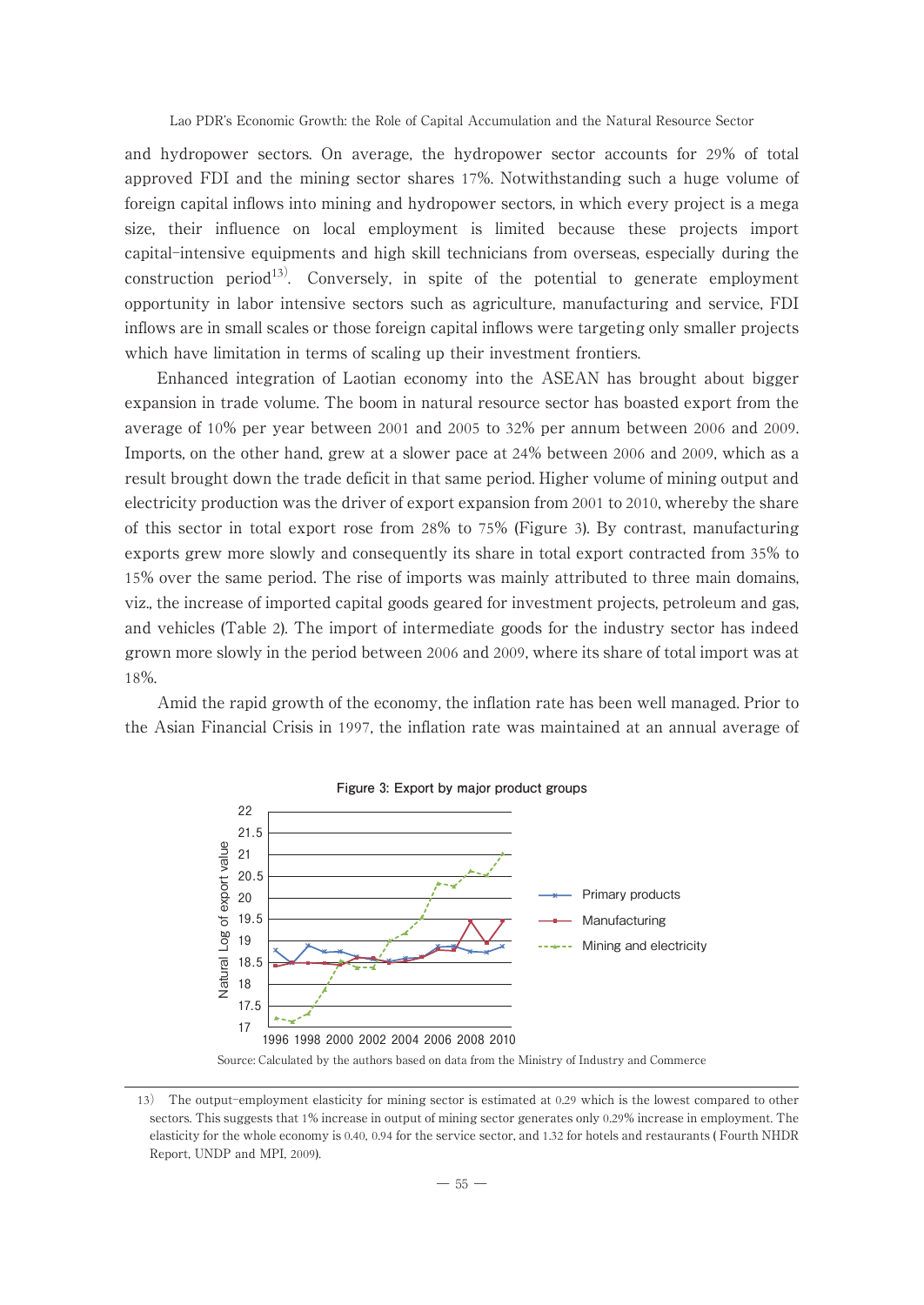|                                |           | Average annual growth |             | Average share of total |             |             |
|--------------------------------|-----------|-----------------------|-------------|------------------------|-------------|-------------|
|                                | 1996-2000 | $2001 - 05$           | $2006 - 09$ | 1996-2000              | $2001 - 05$ | $2006 - 09$ |
| For investment projects        | $-20.5$   | 28.6                  | 21.0        | 6.8                    | 31.0        | 33.5        |
| Petroleum and gas              | 8.8       | 17.4                  | 27.1        | 12.7                   | 18.4        | 20.5        |
| Vehicles and parts             | $-15.3$   | 18.7                  | 59.9        | 15.8                   | 4.3         | 8.8         |
| Inputs for the industry sector | $-7.7$    | 23.1                  | 8.0         | 3.2                    | 19.8        | 18.3        |
| Inputs for agriculture         | $-9.7$    | 22.0                  | 42.6        | 4.7                    | 2.3         | 1.7         |
| Construction materials         | $-22.6$   | $-0.4$                | 7.0         | 19.4                   | 4.5         | 2.6         |
| Electronic goods               | $-37.2$   | 42.4                  | 64.2        | 10.8                   | 0.7         | 1.0         |
| Food                           | $-20.4$   | 14.3                  | 98.0        | 7.6                    | 3.3         | 2.4         |
| Electricity                    | $-16.1$   | 35.8                  | 37.5        | 2.0                    | 1.6         | 2.0         |
| Luxury goods                   | $-21.1$   | 64.8                  | 196.5       | 1.0                    | 0.6         | 0.9         |
| Others                         | 4.3       | $-0.2$                | 73.1        | 15.8                   | 13.6        | 8.4         |
|                                |           |                       |             |                        |             |             |

Reitaku International Journal of Economic Studies **Table 2: Import pattern**

Source: Calculated by the authors based on data from the Ministry of Industry and Commerce.

13% , but it increased dramatically up to 87% in 1998 and then further aggravated to 134% in 1999 (Figure 4). 1998-99 was considered as a hyperinflation period of Laotian economy. This extraordinary surge of the inflation rate in 1998-99 was mainly due to the extensive printing of money to finance government expenditure to boost the economy which was seriously affected by the impact of the crisis in terms of the devaluation of local currency. When the Asian Financial Crisis subsided, the Central Bank followed up with a counter measure by issuing the Central Bank's Bills to absorb liquidity from the economy. As a result, inflation dropped to 27 percent in 2000 and it gradually declined to a single digit in subsequent year. Since then, by and large, inflation is induced by imported food and fuel (Figure 5). There are two reasons for this imported inflation. Firstly, imported food affects food prices in Lao economy. Secondly, the rise of the oil price in between 2006-2010 has affected imported fuel prices. Indeed, empirical analysis of Insisienmay and Nolintha (2010) shows that the inflation in Laos is strongly influenced by prices of its major trading partner̶Thailand̶while domestic money supply and output growth have minimal impact on inflation $14$ <sup>14</sup>.

The value of Laotian currency has fluctuated through two major trends. In 2000-2002, the LAK depreciated against both Thai Baht and US Dollar. However, since 2003, LAK appreciated against US dollar (Figure 6). Consequently, the business community in the export sector voiced their concerns about the impact of continuous rise on exchange rate which affected their competitiveness<sup>15)</sup>. However, the net impact of the hike in nominal exchange rate is inconclusive because in the medium term horizon, Laos will continue to depend on imports of consumption goods as well as more critically capital goods. In fact, the concern over the lost of

<sup>14</sup>) Insisienmay and Nolintha (2010), using the accumulated impulse response based on the SVAR model of inflation, suggest that Thai inflation explains about 92% of the variation in Laotian inflation in short-term. Over the medium (3 years) and long term (5 years), the variation comes from the Thai inflation (47%), NER (24%), GDP (4.5%) and money supply (3.4%). These analytical findings substantiated the impact of imported inflation in Laos and thus its economy needs a policy anchor for maintaining exchange rate stability in order to control pricestability.

<sup>15</sup>) The Garment Export Association calls for government support in intervening in the currency market in 2008. The association claims that the industry relies on revenue in US dollars but expenditure in local currency. As such, recent appreciation has pushed up the production cost in US dollar term in the industry.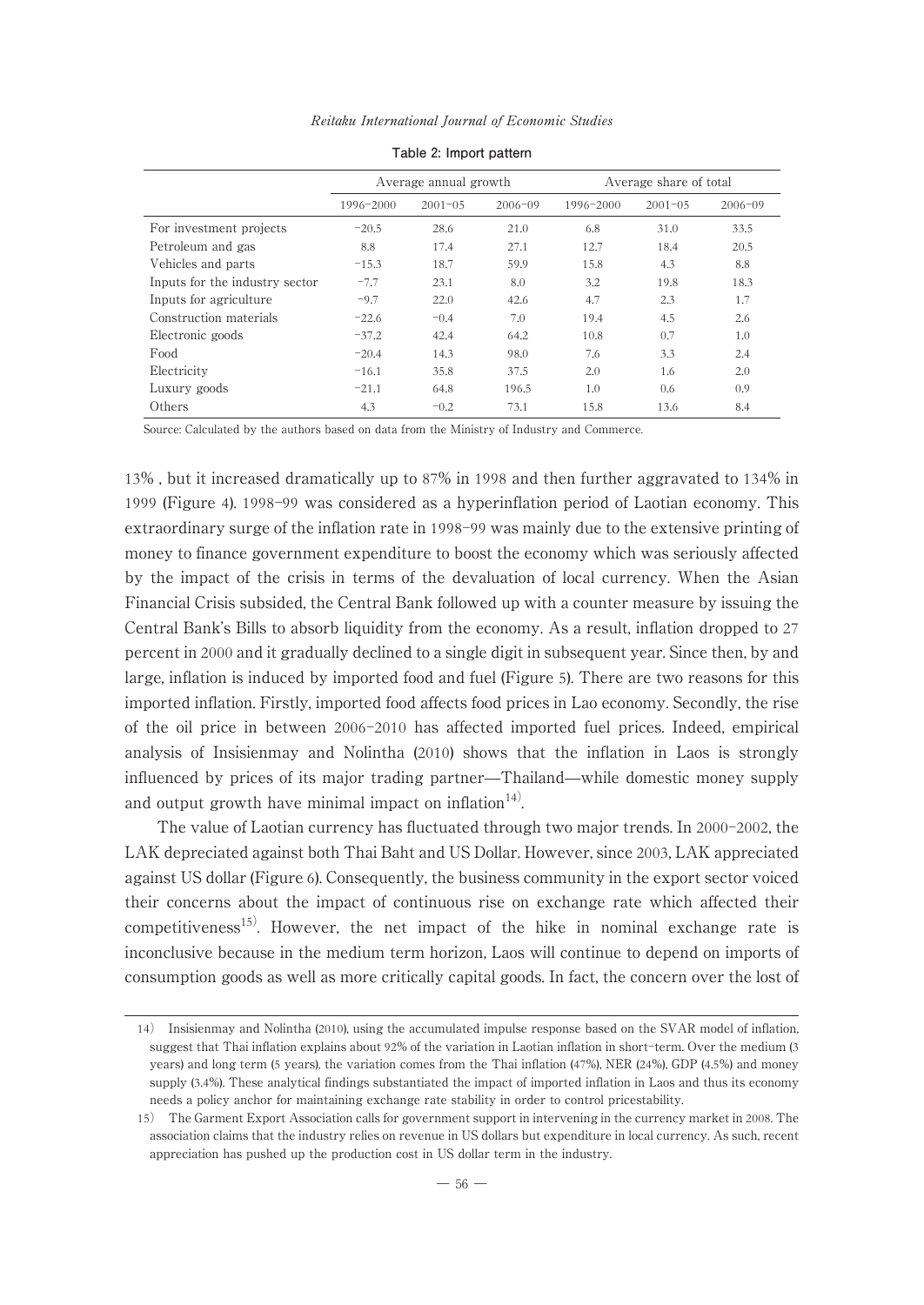

Source: Calculated by the authors based on data published in various annual statistical yearbooks by Laos Statistics Bureau



**Figure 5: Monthly Inflation by major commodity groups**

Source: Calculated by the authors based on data published in various annual statistical yearbooks by Laos Statistics Bureau



**Figure 6: Nominal exchange rate**

Source: Calculated by the authors based on data from the Bank of Lao PDR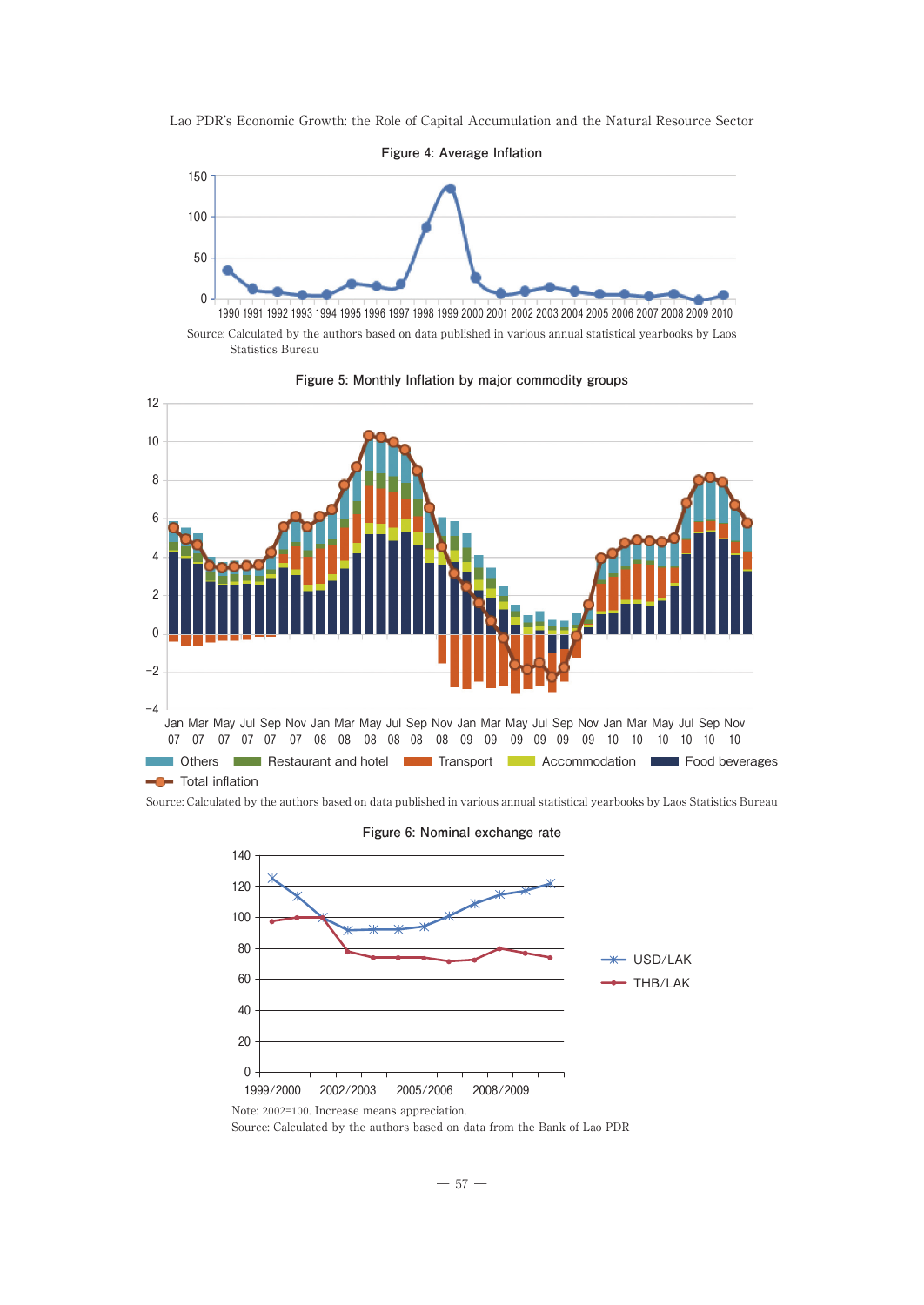#### Reitaku International Journal of Economic Studies

competitiveness is strongly supported by the appreciation of the real effective exchange rate (REER) since 2002 (Figure 7). The REER of Laotian currency has increased faster than other countries in the Mekong sub-region. Furthermore, another key factor that has driven the appreciation of Lao KIP over the past five years is the rise of FDI inflows and the increase of export revenue in US dollars from booming exports of mineral resources.

Despite outstanding progress on economic development, inclusiveness of growth dividends has been a recent subject of concern. With rapid economic growth, Laos manages to reduce the incidence of poverty substantially both in the urban and rural area (Table 3). However, the Gini coefficient, which measures the intensity of inequality, increases in 2007/08 compared to 2002/03 in both rural and urban area. Widening inequality is resulted from divergent trends of income growth during this period in which the richest 20% enjoy higher share of total income and the opposite trend for the poorest 20%. Economic development during this natural resource boom period can be characterized by rapid increase in income,



Note: December 2012 = 100. Increase means appreciation Source: Calculated by the authors based on data from Darvas (2012)

**Table 3: Poverty and inequality**

|                                 | 1992/3 | 1997/8 | 2002/3 | 2007/8 |
|---------------------------------|--------|--------|--------|--------|
| Poverty headcount               |        |        |        |        |
| Lao PDR (national poverty line) | 46.0   | 39.1   | 33.5   | 27.6   |
| International Poverty Line      | 56.9   | 49.5   | 44.4   | 37.4   |
| Urban                           | 26.5   | 22.1   | 19.7   | 17.4   |
| Rural with road                 | 42.8   | 31.7   | 31.3   | 29.9   |
| Rural without road              | 60.4   | 50.8   | 46.2   | 42.6   |
| Gini Index                      |        |        |        |        |
| Lao PDR                         | 30.5   | 34.9   | 32.6   | 35.4   |
| Urban                           | 30.9   | 39.7   | 34.8   | 36.3   |
| Rural with road                 | 29.3   | 32.1   | 30.3   | 33.2   |
| Rural without road              | 27.5   | 30.9   | 29.4   | 33.3   |
| Consumption Quintiles           |        |        |        |        |
| 1 <sup>st</sup>                 | 8.8    | 7.7    | 8.5    | 7.9    |
| $2^{nd}$                        | 12.6   | 11.6   | 12.3   | 11.8   |
| $3^{\text{rd}}$                 | 16.0   | 15.3   | 16.0   | 15.4   |
| 4 <sup>th</sup>                 | 21.5   | 20.8   | 21.4   | 20.9   |
| 5 <sup>th</sup>                 | 41.0   | 44.5   | 41.9   | 44.0   |

Source: Compiled by the authors from various reports on Lao Consumption and Expenditure Survey by Lao Statistics Bureau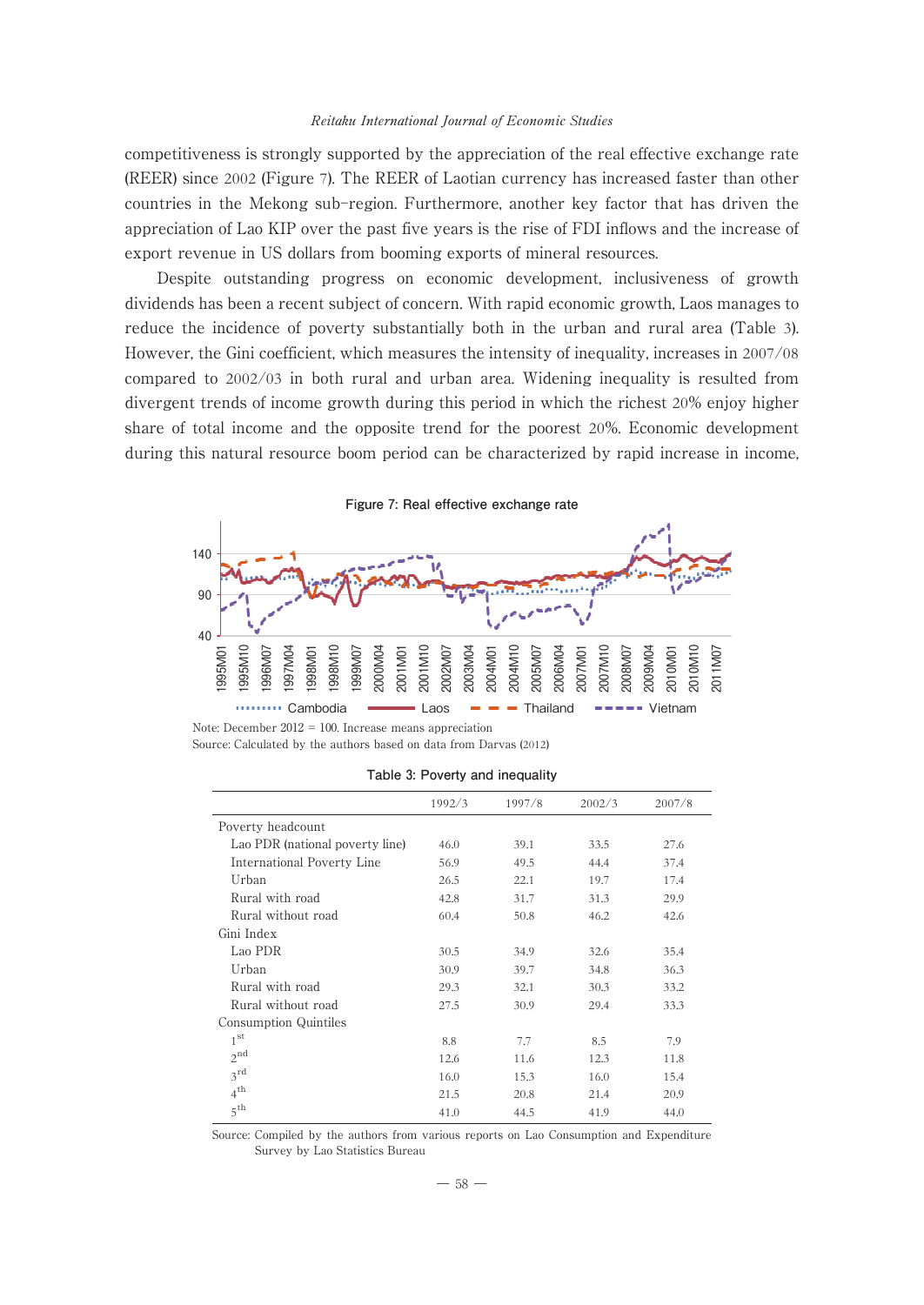decline in poverty incidence but rising inequality. Although such characteristics can be explained by Kuznets hypothesis, the causality between resource boom and inequality is still unclear, as a bulk of literature shows opposing views<sup>16)</sup>. The concern for growth inclusiveness in Laos indeed deserves a rigor analysis.

## **3. Analytical framework**

This empirical study aims to examine the role of capital accumulation and the FDI driven growth in natural resources sector. For this purpose, this section depicts the analytical framework that provides an econometric model for investigating the relationship between output growth, capital accumulation and labor growth. Our analysis uses time series data of GDP, gross fixed capital formation (GFCF) and labor force obtained from the Lao Statistics Bureau. GDP and GFCF are real terms expressed in 2002 price.

#### **3.1 Model specification**

For the purpose of the empirical analysis, Laotian economy is expressed by the neo-classical production function in the form of Cobb-Douglass production function<sup>17)</sup> as shown in Eq.1. Y represents GDP, A represent the constant term, K denotes capital stock, L stands for labor, and  $e^{\alpha t}$  is the time trend which denotes the technical progress known as total factor productivity (TFP).

$$
Y = A \varepsilon^{\alpha t} K^{\beta_1} L^{\beta_2} \tag{1}
$$

We transform the Eq.1 into a linear function which is shown in Eq.2. In order to obtain an equation that alludes the decomposition of GDP growth rate, we total differentiate Eq. 2 and thus it becomes Eq. 3. In this equation,  $\frac{dY}{Y}$  is the growth rate of output,  $\frac{dK}{K}$  is capita growth rate,  $\frac{dL}{L}$  is labor growth rate, *dt* is the growth of time trend,  $\beta_1$  is the output elasticity of capital,  $\beta_2$  is the output elasticity of labor and  $\alpha_{\rm is}$  the rate of TFP change. Using Eq. 3, we can examine the relationship between output and inputs by time series regressions.

$$
\ln(Y) = \ln(A) + \alpha t + \beta_1 \ln(K) + \beta_2 \ln(L) \tag{2}
$$

$$
\frac{dY}{Y} = adt + \beta_1 \frac{dK}{K} + \beta_2 \frac{dL}{L}
$$
\n(3)

<sup>16</sup>) The concentration of mineral sector together with low quality investment and low level of education contribute to the relationship between resource boom and inequality in Africa (Deaton, 1999). Many studies assert that the least developed countries, which often have relatively weaker social infrastructure and dysfunctional economic policy and institution/organization, face negative impact of resource boom in terms of increasing rent seeking and inequality (for instance, see Lane and Tornell,1995). However, a panel econometric analysis of 90 countries shows opposite result regarding the impact of resource boom on inequality. Goderis and Malone (2011) find that the resource boom helps lower the income inequality in the boom period but over time that positive effect gradually diminishes to the level of inequality prior to the boom.

<sup>17</sup>) See McQuinn and Whelany (2006); Mankiw, Romer, and Weil (1992)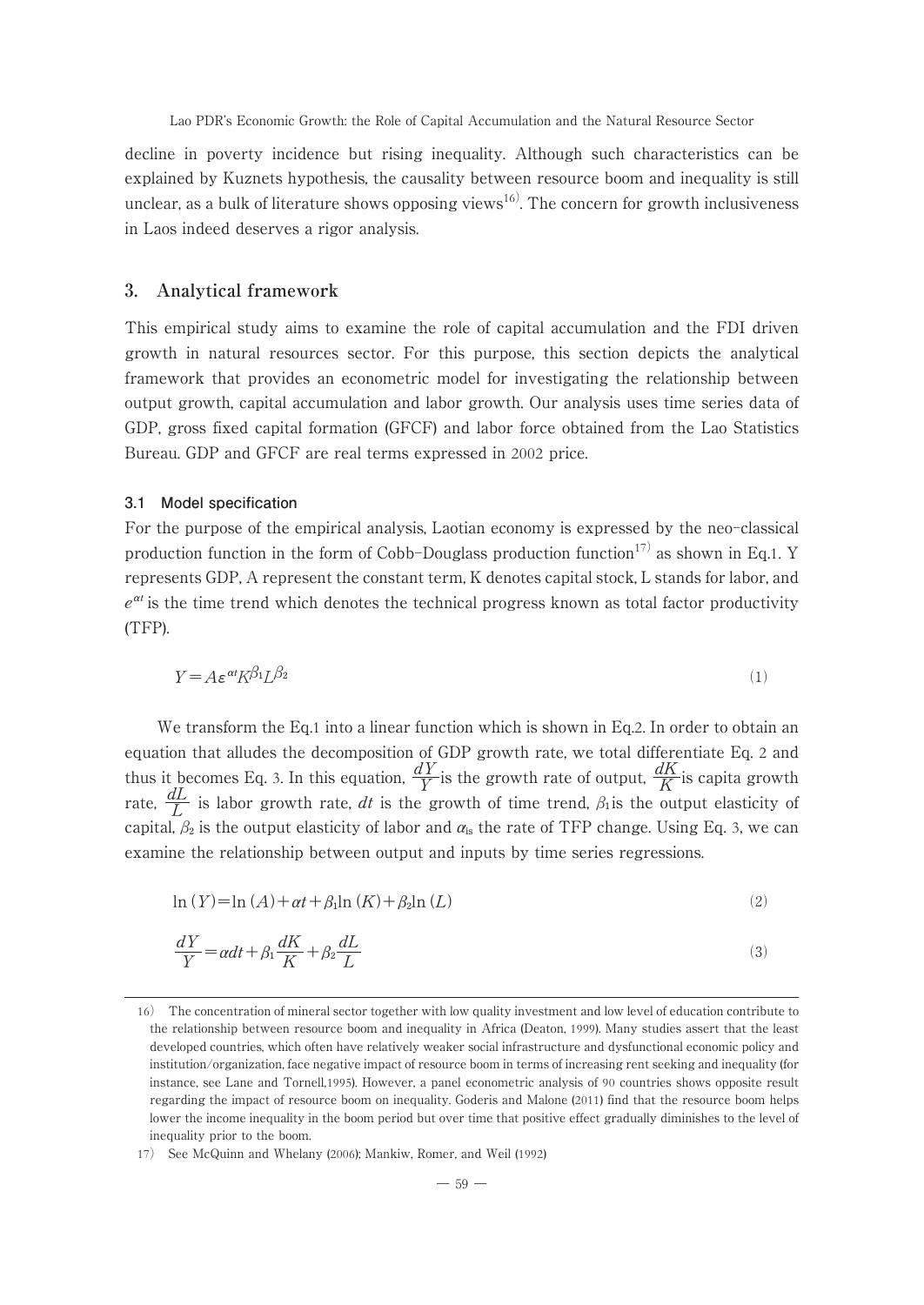#### Reitaku International Journal of Economic Studies

In addition, in order to examine the relationship between output per labor (i. e. labor productivity) and capital per labor (i.e. capital intensity), we can divide both sides of Eq.1 by labor (L) and then it becomes Eq.4. With the assumption<sup>18)</sup> of a constant return to scale ( $\beta_1$  +  $\beta_2$  = 1), the Eq. 1 can be denoted in the form of output per labor (i.e., labor productivity) as shown in Eq. 4. We can further transform Eq. 4 to a linear function as shown in Eq.5. On that basis, we can make a regression of the output per labor on time trend and capital per labor (K/L, i.e., capital intensity).

$$
\frac{Y}{L} = A \varepsilon^{\alpha T} \left(\frac{K}{L}\right)^{\beta_1} \tag{4}
$$

$$
\Delta\left(\frac{Y}{L}\right) = \ln\left(A\right) + \alpha t + \beta_1 \Delta\left(\frac{K}{L}\right) \tag{5}
$$

In order to control for other macroeconomic factors that could have affected growth, we extend Eq. 3 to include other controlled variables which are considered to have influenced the growth performance of Laotian economy. Undoubtedly, macroeconomic stability is a crucial factor for growth because positive output growth also influences prices of goods and services. However, the relationship between prices and output could be either positive or negative (Samuelson and Nordhaus, 1992, p.595). In addition, empirical studies by Kamin and Rogers (2000) and Husain et al. (2005) demonstrate that the real exchange rate volatility is the result of poor macroeconomic policies which consequently hinders economic growth. From these perspectives, our study selects inflation (INFL) and the growth rate of real effective exchange rate (REER) as key factors that exert influence on output growth. Furthermore, we extend the model to reflect two major structural changes such as the Asian Financial Crisis and the increasing share of FDI in the natural resource sector. Therefore, the dummy variable CRISIS and the share of FDI in the resource sector (FDINAT) are also included in the extended equation. These specifications are shown in Eq.6. In other words, Eq.6 is used for the purpose of verifying the relationship between growth rate of output and growth rate of inputs after controlling for other macroeconomic factors and structural changes. The expected sign on  $\beta_3$ and  $\beta_5$ is negative for REER<sup>19)</sup> and CRISIS respectively, positive for  $\beta_6$  but for  $\beta_4$  it can be either positive or negative.

$$
\frac{dy}{Y} = \alpha dt + \beta_1 \frac{dK}{K} + \beta_2 \frac{dL}{L} + \beta_3 \frac{dREER}{REER} + \beta_4 INFL + \beta_5 CRISIS + \beta_6 FDINAT \tag{6}
$$

<sup>18</sup>) In Cobb-Douglass production function, constant return to scale is commonly assumed (see Joshesk et al, 2011 and Felipe and Adams, 2005). However, the natural resource sector intuitively is increasing return because of its capital intensive oriented production activities. As such, the sum of output elasticity of capital and labor will be greater than one. However, this study assumes they are constant return to scale in order to make the findings from the study comparable to earlier study on Laotian economic growth, which also made the assumption of constant return to scale (for instance, Insisienmay, 2006).

<sup>19</sup>) REER indicates the relative prices between home and foreign market hence real appreciation (increase in REER) could reduce the price competitiveness of the country's overall export. Hence, REER is expected to have negative impact on the output growth. The equation introduces the lagged value of REER to capture the time lag of the impact from REER change to output.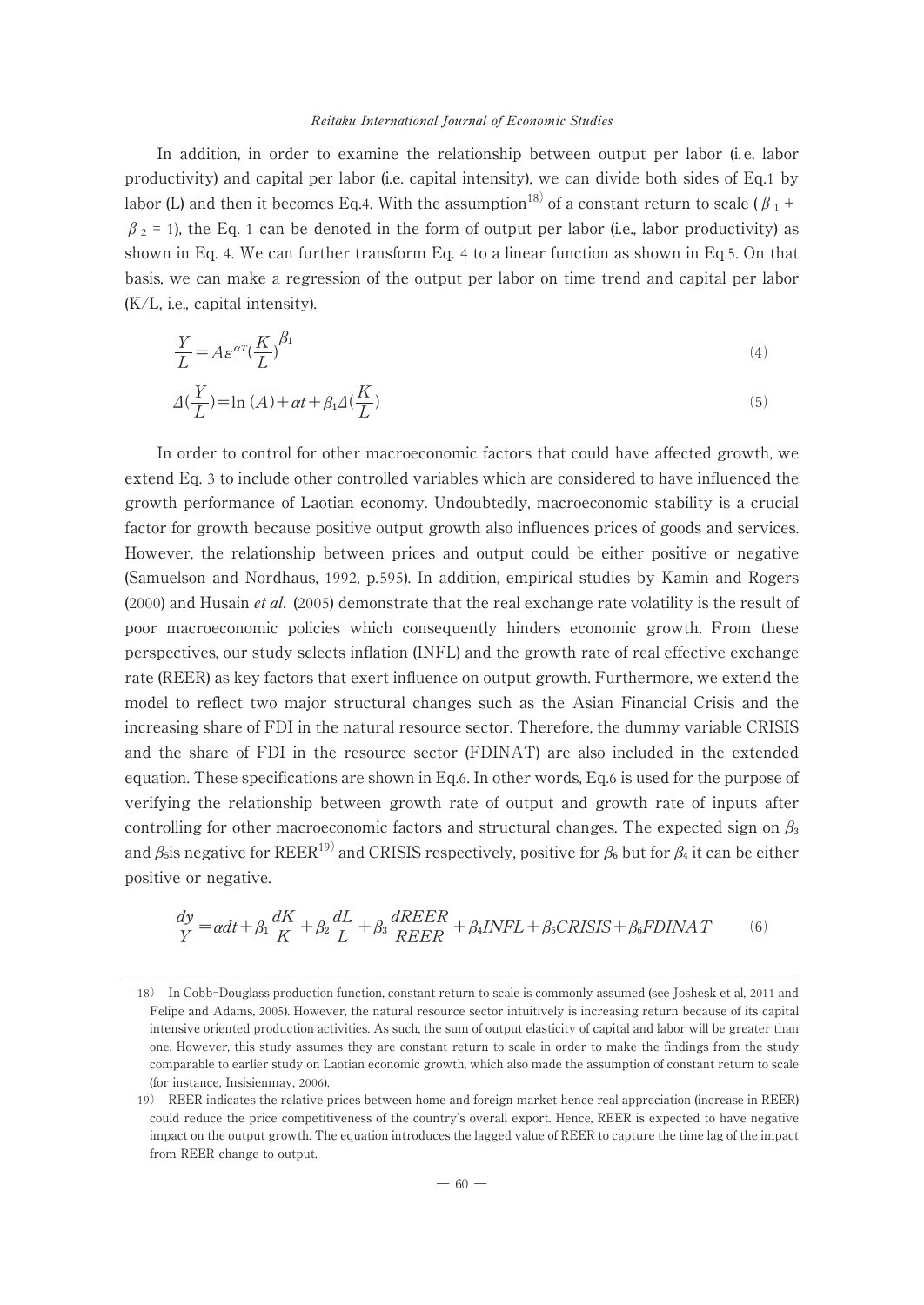$$
y_t = C + \Gamma_1 y_{t-1} + \Gamma_2 y_{t-2} + \dots + \Gamma_p y_{t-p} + \varepsilon_t
$$
\n(7)

The structural approach to a time series modelling uses the production function in order to specify how the dependent variable  $\left(\frac{dY}{Y}\right)$  is influenced by those independent variables which are the focus our empirical inquiry. For this purpose, we have to extend our investigation so as to include dynamic specifications which identify the relationships among those independent variables that fit into empirical analytical framework. In this context, we construct a vector autoregressive (VAR) model by treating every endogenous variable as a function of the lagged values of all endogenous variables in the system. Such a VAR(p) model involves a system of equations being denoted by Eq.7 where  $y_t$  is a column vector of the endogenous variables (i.e., output growth rate, capital growth rate, labor growth rate and inflation), C is a vector of constant, p is the order of time lag, each  $\Gamma_1$ ,  $\Gamma_2$ ....,  $\Gamma_\rho$  is a coefficient matrix, each  $y_{t-1}$ ,  $y_{t-2}$ ...,  $y_{t-\rho}$ is a vector of the lag endogenous variables, and  $\varepsilon_t$  is a vector of the random error term in the system. The appropriate lag length for our system of equations is one time period, meaning that we include one year lagged for all variables to the right hand side of the equation.

#### **3.2 Estimation of capital stock**

For the purpose of growth accounting, this study needs to estimate capital stock of Laotian economy. There were a few attempts in estimating capital stock in Laotian economy, but their methodologies were too simplified. For example, Kyophilavong (2004) estimates the capital stock by making two strong assumptions: capital stock equals to output in the initial year; and there is no capital depreciation. These assumptions are too simplified and hence they are questionable in terms of the reliability of the estimated results. Insisienmay (2006), by adopting Kuznets (1955) model, incorporates annual capital depreciation rate and the author estimated the initial capital stock by considering lagged relationship between investment growth and capital.

In order to overcome the limitation of the existing studies in Laos, we place particular emphasis on the influence of a long-term rate of investment growth, which depicts the long term relationship between capital and output closer to the observed reality in Laotian economy. From this perspective, our estimation is quite similar to the methodology used in Selia (2011) and UNIDO (2008). In our model, as shown in Eq. 8, the capital stock in the base year is estimated by considering the long term investment growth.  $K_T$  is the capital stock of the base year,  $I_T$  is the investment in the base year, i is the average growth rate of investment for a period of 10 years prior to the base year and  $d<sub>T</sub>$  is the depreciation rate in the base year.

$$
K_T = \frac{I_T}{(i + d_T)}\tag{8}
$$

$$
K_t = K_{t-1} + I_t - DEP_t \tag{9}
$$

In order to incorporate capital depreciation, we use the conventional Perpetual Inventory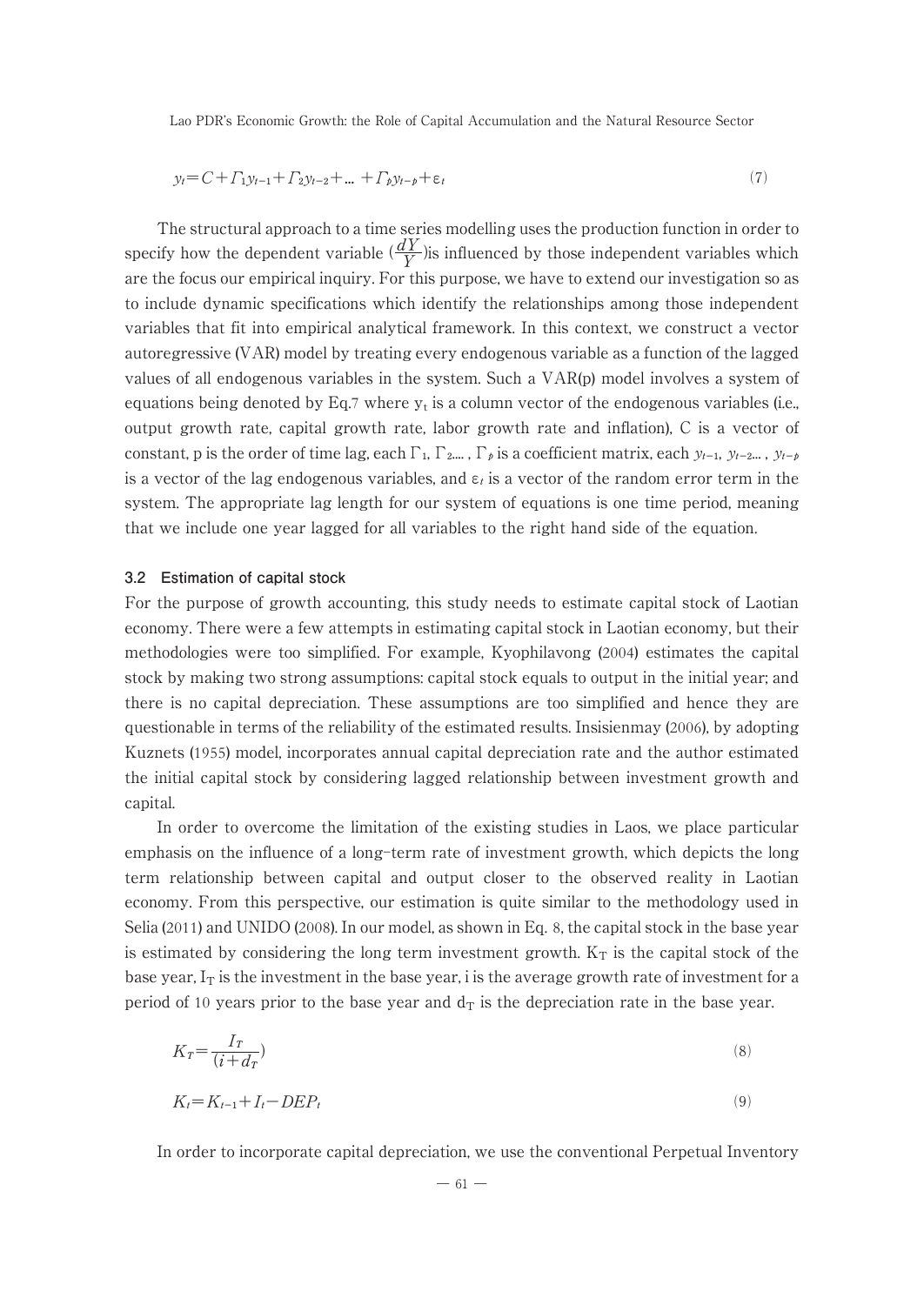|      | Capital stock<br>(million LAK) | Labor<br>(person) | Growth of<br>capital | Capital/<br>labor | Capital/<br>output |
|------|--------------------------------|-------------------|----------------------|-------------------|--------------------|
| 1991 | 36,719,197                     | 2.098.240         |                      | 17.5              | 4.2                |
| 1992 | 38,497,086                     | 2,138,727         | 4.8                  | 18                | 4.1                |
| 1993 | 40,820,549                     | 2,182,917         | 6                    | 18.7              | 4.1                |
| 1994 | 43,059,947                     | 2,219,585         | 5.5                  | 19.4              | $\overline{4}$     |
| 1995 | 45,758,215                     | 2,265,258         | 6.3                  | 20.2              | 3.9                |
| 1996 | 48,370,576                     | 2,314,382         | 5.7                  | 20.9              | 3.9                |
| 1997 | 51,058,507                     | 2,363,820         | 5.6                  | 21.6              | 3.9                |
| 1998 | 53.835.116                     | 2,414,131         | 5.4                  | 22.3              | 3.8                |
| 1999 | 56,568,099                     | 2,459,483         | 5.1                  | 23                | 3.8                |
| 2000 | 60,084,767                     | 2.514.007         | 6.2                  | 23.9              | 3.9                |
| 2001 | 63,017,438                     | 2,582,682         | 4.9                  | 24.4              | 3.9                |
| 2002 | 65,457,563                     | 2,650,104         | 3.9                  | 24.7              | 3.8                |
| 2003 | 68,761,071                     | 2,675,528         | 5.1                  | 25.7              | 3.7                |
| 2004 | 73,067,084                     | 2,706,188         | 6.3                  | 27                | 3.7                |
| 2005 | 77,830,514                     | 2,740,511         | 6.5                  | 28.4              | 3.7                |
| 2006 | 83,368,471                     | 2,816,502         | 7.1                  | 29.6              | 3.6                |
| 2007 | 90,754,048                     | 2,881,081         | 8.9                  | 31.5              | 3.7                |
| 2008 | 97.846.643                     | 2,938,338         | 7.8                  | 33.3              | 3.7                |
| 2009 | 105.537.528                    | 2,998,225         | 7.9                  | 35.2              | 3.7                |
| 2010 | 113,707,097                    | 3,064,881         | 7.7                  | 37.1              | 3.7                |

Reitaku International Journal of Economic Studies **Table 4: Estimated capital stock**

Method (Eq.9).  $K_t$  and  $K_{t-1}$ , respectively represents capital stock in year t and t-1;  $I_t$  is gross capital formation in year t and  $DEF<sub>t</sub>$  is the capital depreciation in year t. Our depreciation rate is estimated following Kuznets (1955) and Insisienmay (2006). From this approach, the annual capital depreciation is 6. 13% in Laos, which is consistent with the depreciation in the sub-region<sup>20)</sup>. Accordingly, Eq. 9 allows us to estimate the capital stock in the years after the initial year. Using the above methodology, capital stock of Laos can be estimated and the results are shown in Table 4.

After the booming of the natural resource since early 2000s, capital stock in Laos has been accumulated at the more rapid pace. The growth of capital stock increased from an average of 5.4% per year from 1991 to 2002. The growth rate has increased to 7.2% from 2003 to 2010. The ratio of capital to labor also has increased significantly in particular after the natural resource boom period. This confirms that Laotian economy has become more capital intensive. The ratio between capital per output has declined gradually. This implies that capital stock growth has surpassed the output growth.

## **4. Empirical results and discussions**

## **4.1 Growth Accounting**

Before the regression analysis on Eq.3, we conducted standard unit root tests in order to

Source: Estimated by the authors using the data on gross fix capital formation provided by Lao Statistics Bureau

<sup>20</sup>) 5% for Cambodia, 6% for Vietnam and 7% for Thailand , see Seila (2011).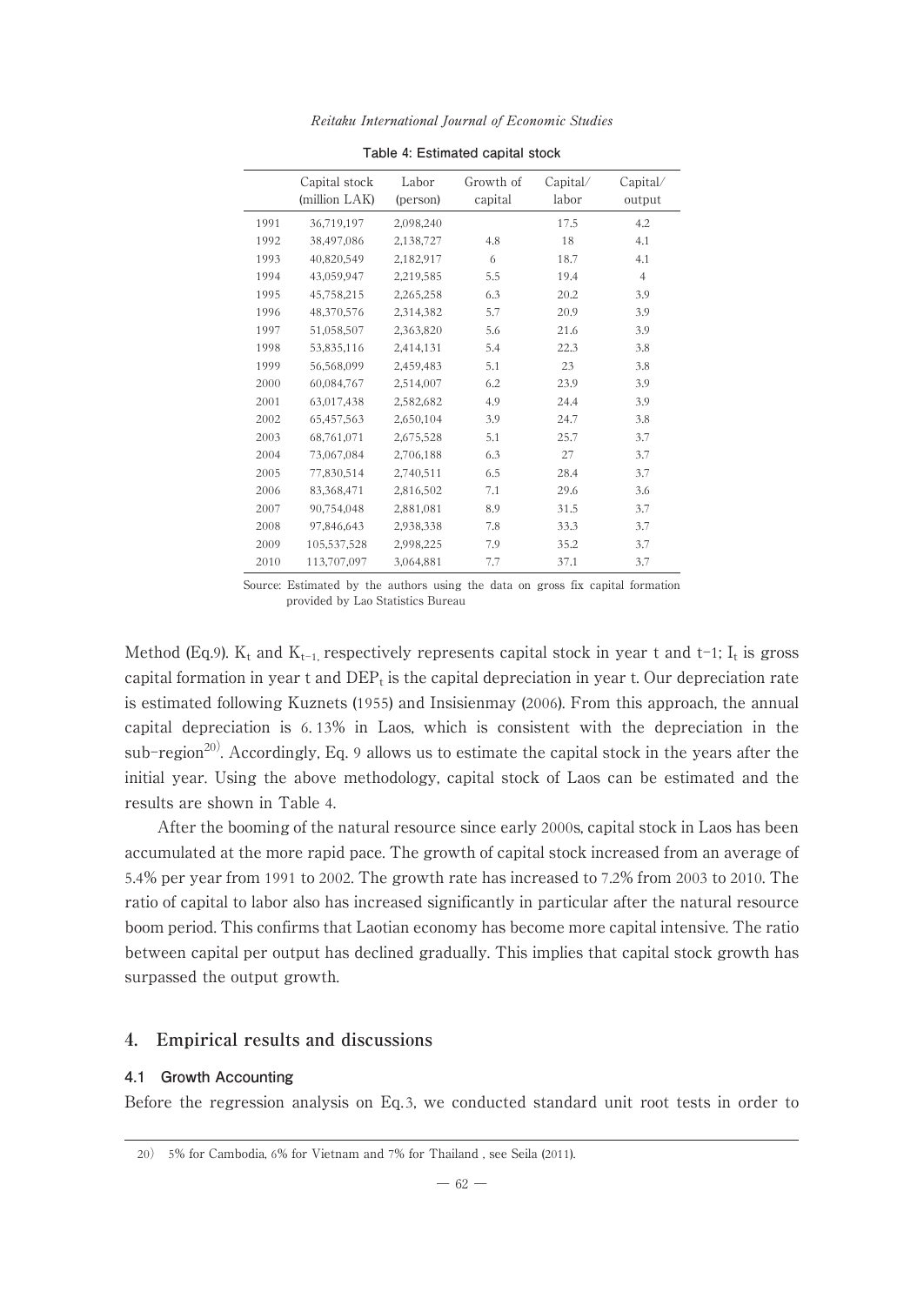ensure our time series data is stationary<sup>21)</sup>. For this purpose, the augmented Dickey-Fuller (ADF) test and the Dickey-Fuller Test with GLS de-trending (DFGLS) test are conducted for all the data series. The unit root test results are provided in Table 5. The results show that we could not reject the null hypothesis of an existence of a unit root in  $ln(Y)$ ,  $ln(K)$  and  $ln(L)$ .

However, the first difference series of  $ln(Y)$ ,  $ln(K)$  and  $ln(L)$  used in the regression are stationary. In this regard, therefore, the time series regression on Eq.3 uses the first difference series to analyse the relationship between output, input and TFP in Laotian economy. The regression results on the relationship between the output growth rate, capital growth rate, labor growth rate and the time trend, which reflects the change of TFP as specified in Eq.3 are summarized in Table 6. The coefficient on  $\frac{dK}{K}$  and  $dt$  (time trend) are positive and statistically significant. These suggest that change is output is positively related with change in capital. The TFP is statistically significant in explaining that the technical progress has contributed to

|                  |   | ADF Test       |          | DF-GLS Test                |
|------------------|---|----------------|----------|----------------------------|
|                  | k | Test-statistic | k        | <b>ERS</b> Test-statistics |
| Ln(Y)            | 1 | 0.85           | 2        | 0.14                       |
| Ln(K)            | 0 | 3.30           | 1        | $-0.01$                    |
| Ln(L)            | 0 | $-0.16$        | 1        | 0.05                       |
| Ln(Y/L)          | 1 | 0.72           | 2        | $-0.44$                    |
| Ln(K/L)          | 0 | 3.30           | 1        | $-0.01$                    |
| $\Delta$ ln(Y)   | 0 | $-3.37***$     | $\Omega$ | $-2.76***$                 |
| $\Delta$ ln(L)   | 0 | $-3.18***$     | 0        | $-3.27***$                 |
| $\Delta$ ln(K)   | 0 | $-2.01$        | $\Omega$ | $-2.01**$                  |
| $\Delta Ln(Y/L)$ | 0 | $-3.25***$     | 0        | $-2.72***$                 |
| $\Delta$ Ln(K/L) | 0 | $-2.08$        | 0        | $-2.01**$                  |
| π                | 0 | $-2.32$        | 0        | $-2.38**$                  |
| $\Delta$ REER    | 1 | $-3.79**$      | 0        | $-3.38***$                 |
| TRADE            | 0 | $-2.77*$       | 0        | $-2.56***$                 |

**Table 5 Unit root test**

Note: (1) The test equations include constant. Null hypothesis: series has a unit root. (2) In DF-GLS test, the critical values are -3.69,  $-1.96$  and  $-1.61$  for the 1%, 5% and 10% level, respectively. (3) The lag length (k) is selected by the minimum AIC with maximum lag = 3. (4) \*\*\*, \*\*, \* denote rejection of null hypothesis at the 1%, 5% and 10% level of significance, respectively.

| Table 6: Regression results, relationship between outputs, capital, labor and TFP, 1990 to 2010 |  |  |  |  |  |
|-------------------------------------------------------------------------------------------------|--|--|--|--|--|
|-------------------------------------------------------------------------------------------------|--|--|--|--|--|

|                         | $\frac{dY}{V}$<br>(Dependent) | Eq.3         |
|-------------------------|-------------------------------|--------------|
|                         | Coef.                         |              |
| $\frac{dK}{K}$          | 0.51                          | $(3.12)$ *** |
| $\frac{dL}{L}$          | 0.06                          | (0.14)       |
| dt                      | 0.03                          | $(2.60)$ *** |
| R <sub>2</sub>          |                               | 0.38         |
| Adjusted R <sub>2</sub> |                               | 0.29         |
| Durbin-Watson           |                               | 1.87         |
| Degree of freedom       |                               | 18           |

21) A stationary time series data means that series has a constant mean and variance over time, which implies that the series fluctuate around the mean value and thus does not affect by the time trend.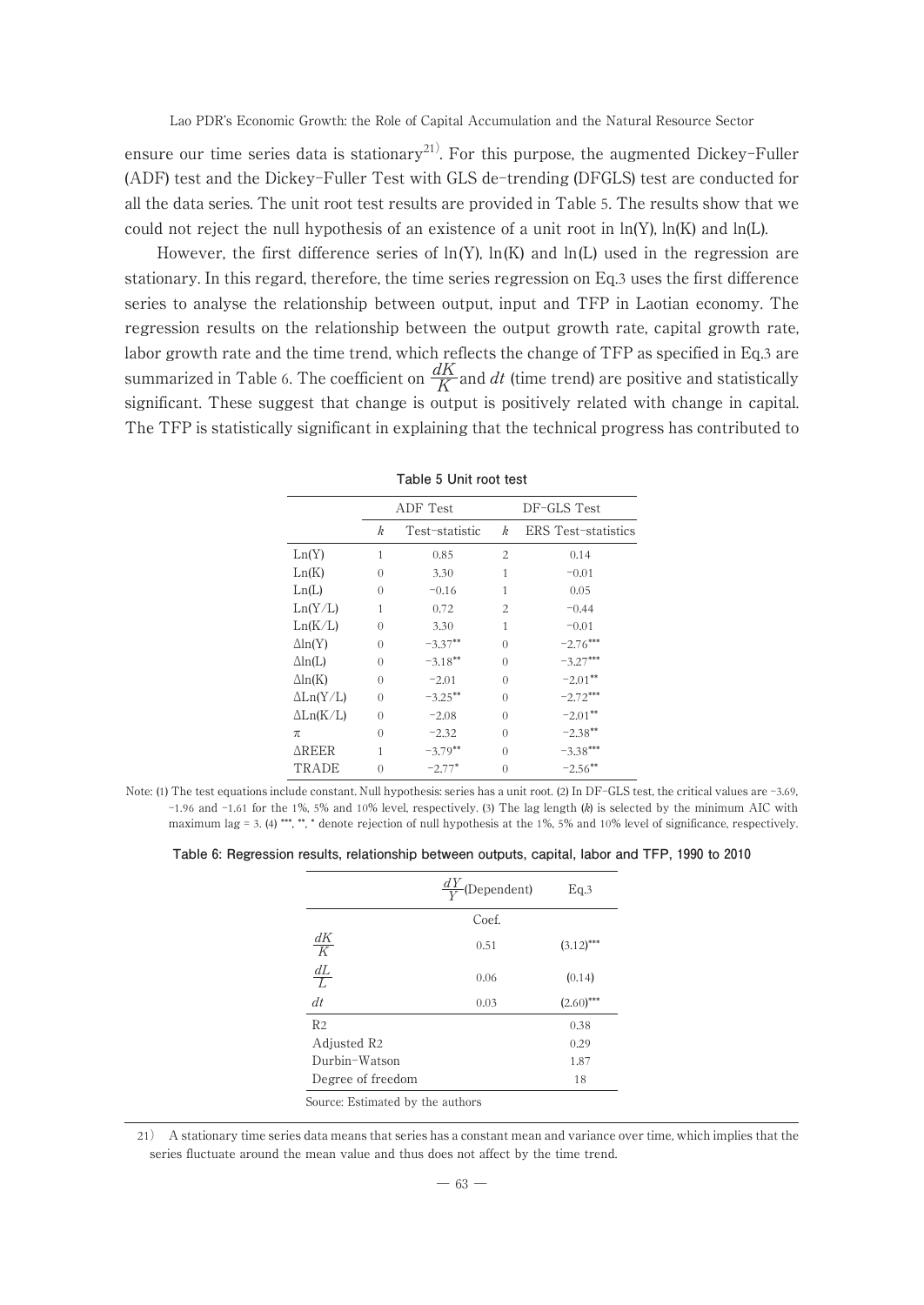| Reitaku International Journal of Economic Studies |  |
|---------------------------------------------------|--|
|---------------------------------------------------|--|

| S                       | $\Delta(\frac{Y}{I})$ (Dependent) | Eq.5         |
|-------------------------|-----------------------------------|--------------|
|                         | CCoef.                            |              |
| $\alpha t$              | 0.02                              | $(3.63)$ *** |
| $\Delta(\frac{K}{I})$   | 0.56                              | $(3.66)$ *** |
| R <sub>2</sub>          |                                   | 0.45         |
| Adjusted R <sub>2</sub> |                                   | 0.38         |
| Durbin-Watson           |                                   | 1.88         |
| Degree of freedom       |                                   | 18           |

**Table 7: Regression result, change in output per labor and change in capital per labor, 1990 to 2010**

Source: Estimated by the authors



growth in Laotian economy. Specifically, 1% increase in capital growth rate pushes up output growth rate by 0.51%. Equally important, the estimated results show that a 1% increase in technical progress (i.e., TFP) causes 0.03% rise in output growth rate. The analytical results of Eq. 5 are shown in Table 7, and the relationship shown in Eq. 5 is depicted in Figure 8.

#### **4.2. Influence of REER, inflation and structural changes**

The regression result of Eq.6 is summarized in Table 8. As explained in earlier sections, Eq.6 extends the standard production function originated from Cobb Douglas production function to include other explanatory variables like REER, inflation and structural changes in order to control for their effects on growth. Because of the strong correlation between inflation and the dummy on the Asian Financial Crisis (Table 7), these two variables are run separately in the regression analysis. The estimated coefficient of capital growth rate and the time trend (TFP) remain statistically significant in both equations. 1% increase in capital growth rate pushes up output growth rate by 0.58% and 0.54%, respectively. However, the estimated coefficient of labor growth rate is statistically insignificant in all equations. These results imply that capital growth rate contributes to output growth rate in Laos, even after controlling for other factors, while labor growth does not contribute to GDP growth. TFP also provides a contributory role in pushing economic growth in Laotian economy. In other words, 1% increase in TFP causes output growth rate to rise by  $0.02\%$  and  $0.03\%$ , respectively in both estimations of Eq.6.

The empirical findings in this study have other implications for Laotian economy. The estimated coefficients of the dummy on the Asian Financial Crisis and the share of FDI in the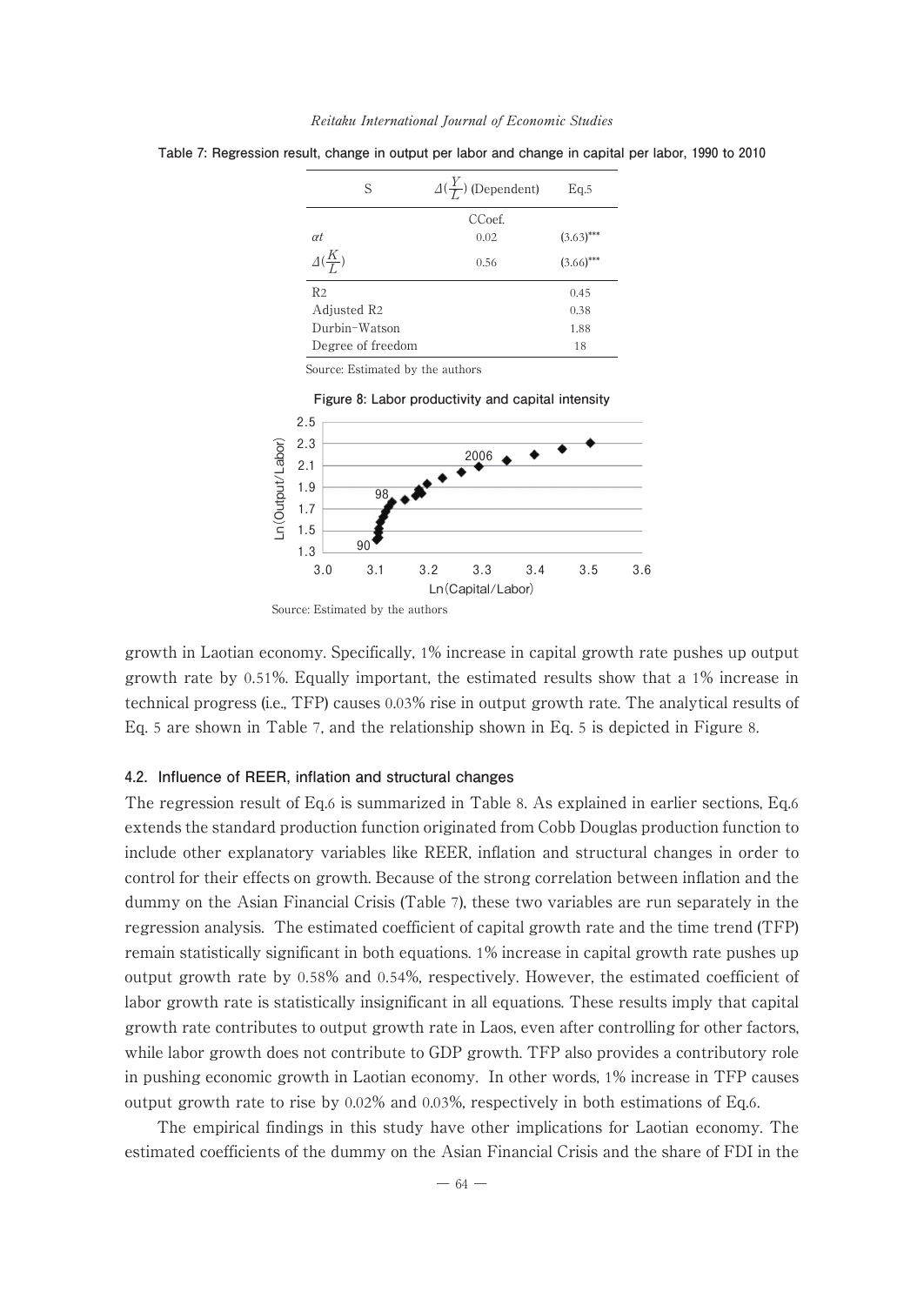|                       | $\Delta$ ln $(Y)$ | $\Delta$ ln $(K)$ | $\Delta$ ln $(L)$ | <b>INFL</b> | $\triangle Ln$ (REER) | <b>CRISIS</b> |
|-----------------------|-------------------|-------------------|-------------------|-------------|-----------------------|---------------|
| $\Delta$ ln $(Y)$     | 1.00              | 0.61              | 0.04              | $-0.66$     | 0.07                  | $-0.53$       |
| $\Delta$ ln $(K)$     | 0.61              | 1.00              | 0.02              | $-0.30$     | 0.34                  | $-0.19$       |
| $\Delta$ ln $(L)$     | 0.04              | 0.02              | 1.00              | $-0.03$     | $-0.04$               | 0.00          |
| <b>INFL</b>           | $-0.66$           | $-0.30$           | $-0.03$           | 1.00        | $-0.14$               | 0.85          |
| $\triangle Ln$ (REER) | 0.07              | 0.34              | $-0.04$           | $-0.14$     | 1.00                  | $-0.16$       |
| <b>CRISIS</b>         | $-0.53$           | $-0.19$           | 0.00              | 0.85        | $-0.16$               | 1.00          |

**Table 8: Correlation matrix between variable in Eq.6**

Table 8 Regression result, relationship between output growth rate and input growth, 1990 to 2010

| dY<br>(Dependent)               |          | Eq.6                   |         |                        |
|---------------------------------|----------|------------------------|---------|------------------------|
| $\alpha$                        | 0.02     | $(2.65)$ <sup>**</sup> | 0.03    | $(2.42)$ <sup>**</sup> |
| $\beta_{\scriptscriptstyle{1}}$ | 0.58     | $(3.51)$ ***           | 0.54    | $(3.68)$ ***           |
| $\beta_{2}$                     | 0.46     | (1.02)                 | 0.38    | (1.01)                 |
| $\beta_{\scriptscriptstyle 3}$  | $-0.005$ | (0.03)                 | $-0.01$ | $(-0.46)$              |
| $\beta_{\scriptscriptstyle 4}$  | $-0.001$ | $(-0.23)$              |         |                        |
| $\beta_{\scriptscriptstyle{5}}$ |          |                        | $-0.68$ | $(-2.22)$ **           |
| $\beta$ 6                       | 0.001    | $(2.13)^*$             | 0.001   | $(1.92)^*$             |
| R <sub>2</sub>                  | 0.56     |                        | 0.68    |                        |
| Adjusted R <sub>2</sub>         | 0.39     |                        | 0.56    |                        |
| Durbin-Watson                   | 2.18     |                        | 2.98    |                        |
| <b>F</b> Statistics             | 4.84     |                        | 8.48    |                        |
| $Prob$ > $F$                    | 0.02     |                        | 0.00    |                        |

Note: L is used as the symbol representing first difference of each variable. \*, \*\*, and \*\*\* denote the statistically significant at 10%, 5% and 1% level, respectively.

Source: Estimated by the authors.

natural resource sector are statistically significant and have the anticipated sign. These findings suggest that the negative external shock hampers growth. More specifically, the Asian Financial crisis reduces the output growth rate by 0.68%. 1% increase in the share of FDI in the natural resource sector increases the output growth rate by 0.001%. The estimated coefficient on REER and inflation are however statistically insignificant.

The estimated results from the VAR model, which is summarized in Table 9, could complement the discussion from multivariate regression results in the preceding paragraphs. Because of insufficient time series sample, these analytical findings from VAR model are not appropriate for concrete statistical inference of causality. Nonetheless, the results can be used to examine the correlation among variables, viz., output growth rate, capital growth rate, labor growth rate between present year and previous year. It is apparent from Table 9 that output growth rate of previous year (i.e.,  $\frac{\Delta Y}{Y}(-1)$ ) is correlated to capital growth of present year (i.e.,  $\frac{\Delta K}{K}$ ). Likewise, capital growth rate of previous year (i.e.,  $\frac{\Delta K}{K}(-1)$ ) has correlation with output growth rate (i.e.,  $\frac{\Delta Y}{Y}$ ), capital growth rate and labor growth rate (i.e.,  $\frac{\Delta L}{L}$ ) of the present year dt On the contrary, labor growth rate of previous year (i.e.,  $\frac{\Delta L}{L}$  –1)) does not correlate with output growth rate (i.e.,  $\frac{\Delta Y}{Y}$ ), capital growth rate (i.e.,  $\frac{\Delta K}{K}$ ), and labor growth rate of present year (i.e., *ΔL <sup>L</sup>* ).

These empirical analyzes conclude that capital accumulation is the main driving force of economic growth in Laos. Capital, which is accumulated from domestic investments and FDI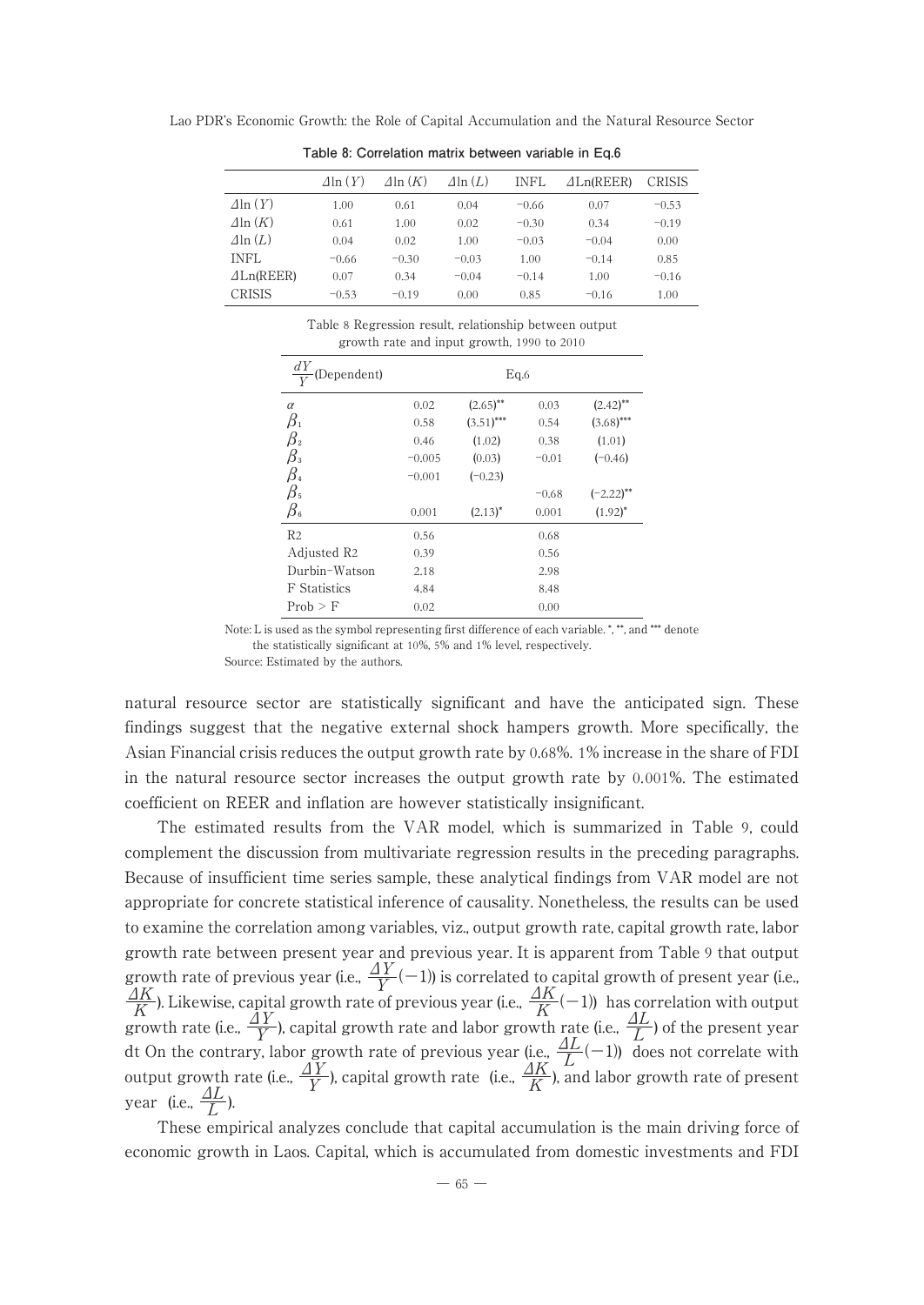| Table 9: Regression results, VAR model |                      |                      |                      |
|----------------------------------------|----------------------|----------------------|----------------------|
|                                        | $\frac{\Delta Y}{Y}$ | ΔK<br>$\overline{K}$ | $\frac{\Delta L}{L}$ |
| $\frac{\Delta Y}{V}(-1)$               | $-0.2$               | $0.69**$             | $-0.2$               |
| $\frac{\Delta K}{K}(-1)$               | $0.449*$             | $0.497**$            | $0.236*$             |
| $\frac{\Delta L}{I}(-1)$               | $-0.13$              | $-0.26$              | 0.26                 |
| Const.                                 | $0.059*$             | $\Omega$             | 0.0127               |
| R2                                     | 0.53                 | 0.69                 | 0.28                 |
| F Statistics                           | 3.61                 | 7.29                 | 1.28                 |
| Log Likelihood                         | 64.02                | 65.31                | 74.09                |
| Akaike AIC                             | $-6.55$              | $-6.7$               | $-7.67$              |
| Schwarz SC                             | $-6.31$              | $-6.45$              | $-7.42$              |

Reitaku International Journal of Economic Studies

Note: \*, \*\*, and \*\*\* denote the statistically significant at 10%, 5% and 1% level, respectively.

Source: Estimated by the authors.

inflows, affects the economic performance in several ways. First, being a low saving economy<sup>22)</sup>, Laos relies on the excess saving from overseas (in the form of FDI and ODA) to finance the country's economic development. FDI inflows into the natural resource sector, which account for about half of the total foreign capital inflows, indeed have contributed to economic growth in Laos. Second, labor productivity is influenced by capital intensity. This implies that the rise of capital stock, accumulated by investments, influences growth through imported technology embodied in capital goods and training activities (on-the-job training or off-the-job training) provided for more effective use of those capital goods.

# **5. Conclusion**

This paper aims to substantiate how capital accumulation and natural resource boom have contributed to the growth of Laotian economy. The descriptive assessment of economic performance of Laos finds that the rapid growth of Laotian economy is influenced by the expansion of FDI and exports in the natural resource sector. On a macroeconomic level, although price remains relatively stable in recent years, losing export competitiveness because of the appreciation of REER, the rise of Gini coefficient shows that growth̶instead of being inclusive̶has widen the disparity, and over-dependence on the natural resource sectors have become major challenges of Lao economy.

The purpose of our empirical analysis is to investigate the contribution of capital input, which is accumulated from both domestic investments and FDI inflows. In the first regression model, constructed from a Cobb-Douglass production function, the results illustrate that capital, instead of labor, has contributed to output growth in Laos. In addition, the growth accounting also shows that TFP has contributed to growth. In to control for effects from other factors that are important for growth, we extend the basic model to include other explanatory

<sup>22</sup>) Based on the National Account, the Gross Saving Rate in Laos is 23% of GNI but the adjusted net saving rate is only 9% (Ruta, 2010). This is lower than the average of East Asian Region.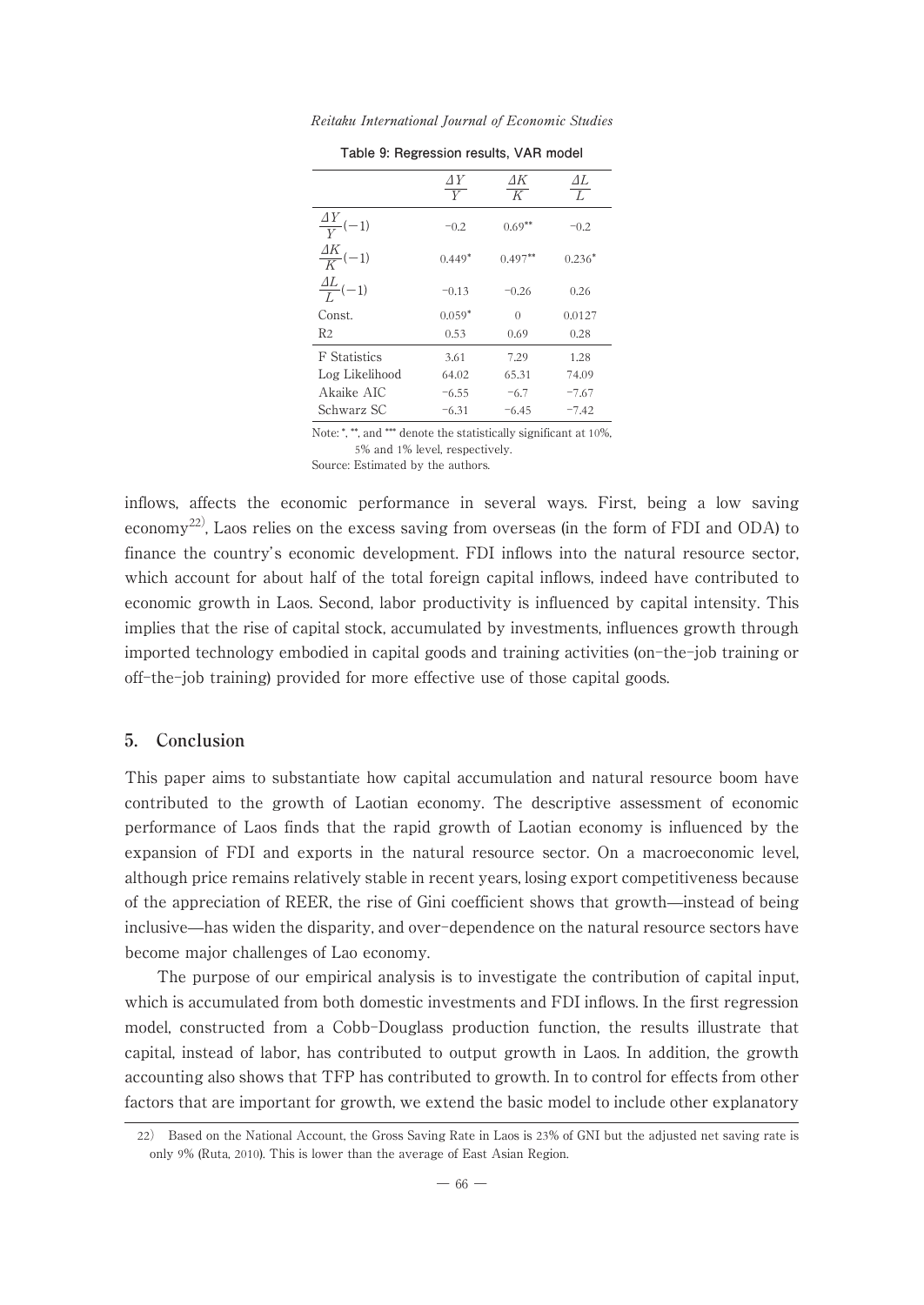variables. Even after controlling for other effects, our regression results show that capital remains as a significant contributor to growth in Laos instead of labor input. In the simplest form, we use a Cobb-Douglass production function to specify the relationship between output per labor (labor productivity) and capital per labor (capital intensity). Our results indicate that labor intensity influences labor productivity. The results confirm that output growth in Laos has been positively affected substantially by capital accumulation with a small but crucial contribution of TFP.

These empirical results contribute to the existing literature with regard to the subject on the role of capital accumulation in Laotian economic growth. Laos is a small and a land-locked country. The results also provide other important implications, viz., high inflation and real effective exchange rate appreciation give a negative effect on growth in Laos, implying the important role of macroeconomic stability.

#### **References**

- Arip, M. A. and Lau, S. Y., 2007. "Foreign Direct Investments and Economic Growth in Malaysia," Reitaku International Journal of Economic Studies, 15(1).
- Baumol, William J, 1986. "Productivity Growth, Convergence, and Welfare: What the Long-run Data Show." American Economic Review, American Economic Association, Vol. 76(5), pp.1072-85, December.
- Brue, S.L. and Grant, R.R., 2007. The History of Economic Thought (7th ed.). South Western: Thomson.
- Bunte, J., 2011. "Why Does the Severity of the Dutch Disease Vary Across Countries?" International Political Economy Society Conference Paper, November 2011.
- Collins, S., and Bosworth, B. P., 1997. "Economic Growth in East Asia: Accumulation versus Assimilation." In W. C. Brainard and G. L. Perry, Brookings Papers in Economic Activity 2.

Corden, W.M. and Neary, J.P., 1982. "Booming Sector and De-industrialisation in a Small Open Economy." International Institute for Applied System Analysis Collaborative Paper, CP-82-58.

Corden, W. M., 1984. "Booming Sector and Dutch Disease Economics: Survey and Consolidation," Oxford Economic Papers New Series, 36(3). pp. 359-380.

Darvas, Z., 2012. "Real Effective Exchange Rates for 178 Countries: a New Database." Working Paper N.1201, Department of Mathematical Economics and Economic Analysis, Corvinus University of Budapest.

Deaton, A., 1999. "Commodity Prices and Growth in Africa." Journal of Economic Perspectives, 13, 23-40.

Domar, E., 1946. "Capital Expansion, Rate of Growth, and Employment." Econometrica. 14(2), 137-147.

- Felipe J., & Adams, F.G, (2005). "A theory of production- the estimation of the Cobb-Douglas function: a retrospective view," Eastern Economic Journal, Vol. 31, No.3, 427-445.
- Frankel, J., 2010. "The Natural Resource Curse: a Survey," Harvard Kennedy School Faculty Research Working Paper, No. 10-005.
- Goderis, B. and Malone, S. W., 2011. "Natural Resource Booms and Inequality: Theory and Evidence." The Scandinavian Journal of Economics, Vol.133, Issue 2, pp.388-417
- Gylfason, T., 2001. "Natural Resources, Education, and Economic Development." European Economic Review, 45 (4-6), pp. 847-859.

Harrod, R.F., 1939. "An Essay in Dynamic Theory." The Economic Journal, 49(103).

Humphreys, M., Sachs, J.D., & Stiglitz, J.E, (2007). Escaping the Resource Curse. New York: Columbia University Press.

Husain, A., Mody, A., and Rogoff, K., 2005. "Exchange rate regime durability and performance in developing versus advanced economies." Journal of Monetary Economics, 52, 35-64.

IMF. 2008. Lao People's Democratic Republic: 2008 Article IV Consultation. IMF Country Report No. 08/350. IMF. 2011. IMF Data and Statistics. http://www.imf.org/external/data.htm.

- Insisienmay, S., 2006. "Lao Capital Stock Estimation: ICOR, Growth Projection and Determinant of Inflation," NERI Economic Review, Vol.1.
- Insisienmay, S., 2008. "Dutch Disease Syndrome and the Lao Economy." East Asian Economic Review, No. 3, pp. 109-118.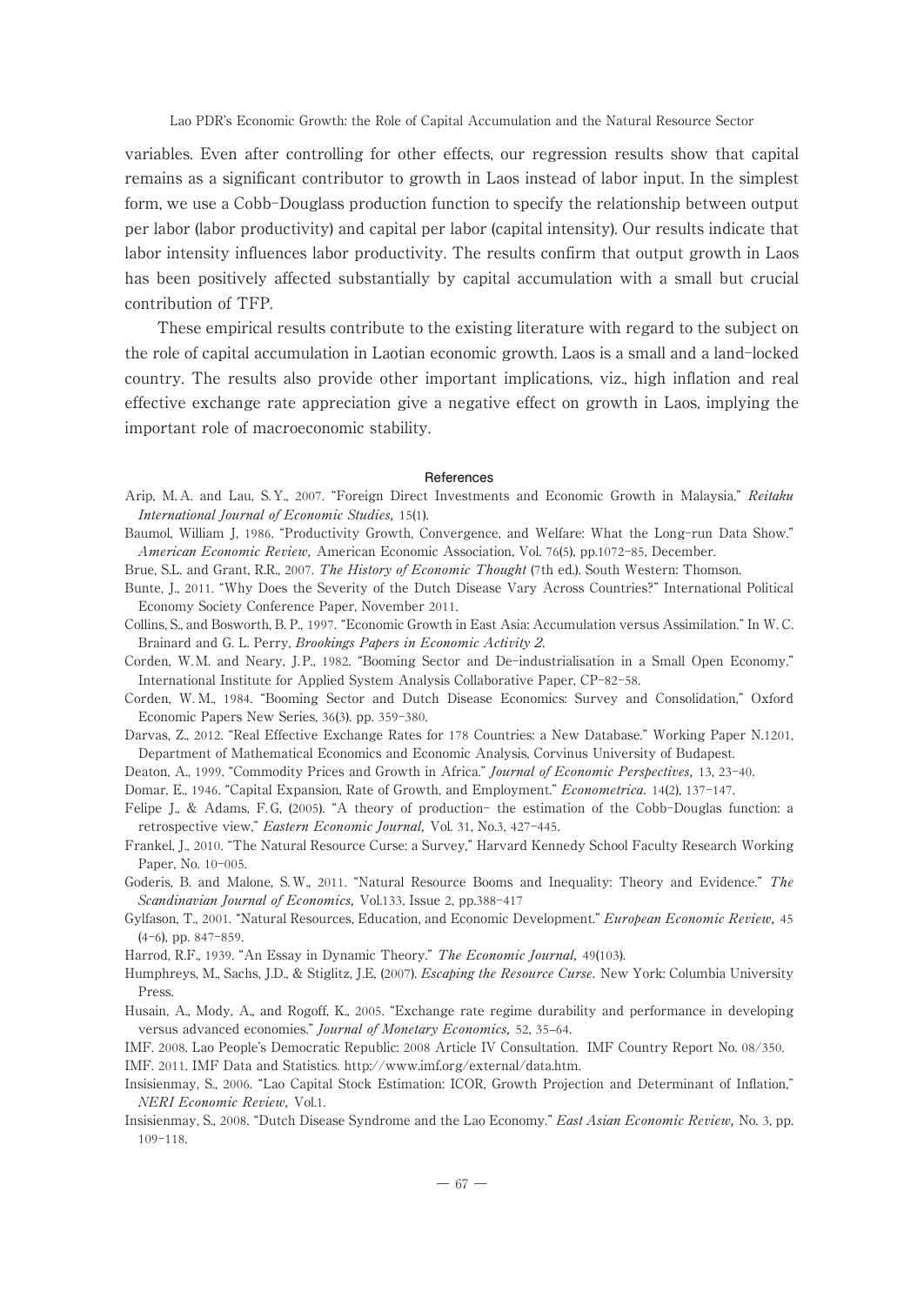Isaksson, A., 2007. "World Productivity Database: a Technical Description." Research and Statistics Branch Staff Working Paper, N.10/2007.

Jones, R. and Fender., V. 2011. *Human Capital Estimates-2010*. U.K: Office for National Statistics.

Jorgension, D. W., 1995a, Postwar U.S. Economic Growth (Productivity I), MIT Press.

Jorgenson, D. W., 1995b, International Comparison of Economic Growth (Productivity II), MIT Press.

- Josheski, D., Risto, F., Lazarov, D. & Koteski, C, (2011). "Institutions and growth revisited: OLS, 2SLS, G2SLS random effect IV regression and panel fixed (within) IV regression with cross-country data." MPRA Paper 33842, University Library of Munich, Germany.
- Kamin, S. and Rogers, J., 2000. "Output and the real exchange rate in developing countries: an application to Mexico." Journal of Development Economics, 61, 85-109.
- Kuznets, S., 1955. "International Difference in Capital Formation and Financing." In Capital Formation and Economic Growth: A Conference of the Universities-National Bureau Committee for Economic Research. New York: Princeton University Press.
- Kyophilavong, P. 2004. "The Analysis of Lao Economy: Macroeconomic Model Approach." Vientiane: JICA-National University of Laos.
- Kyophilavong, P. and Toyoda., 2008. T. "Foreign Capital Inflows in the Natural Resource Sector: Impacts on Lao Economy." Paper Presented at the International Conference on The Future of Economic Integration in Asia, 20-21 November 2008, Bangkok, Thailand.
- Krugman, Paul, 1994, "The Myth of Asia's Miracle," Foreign Affairs, Vol. 73, No. 6, 1994 Nov/Dec, pp. 62-78.
- Lane, P. and Tornell, A., 1995. "Power Concentration and Growth." Harvard Institute of Economic Research Discussion Paper, 1720.
- Lau, Sim Yee., 1997. "Economic Growth and Technological Change in East Asia." Journal of International Culture Studies, N.4, p.59-76.
- Leite, C. and Weidmann, J., 1999. "Does Mother Nature Corrupt? Natural Resources, Corruption, and Economic Growth." IMF Working Paper, WP/99/85.
- Mankiw, N.G, Romer, D. and Weil, D., 1992. "A Contribution to the Empirics of Economic Growth." Quarterly Journal of Economics, 107, pp.407-437.
- Mankiw, N.G., 1995. "The Growth of Nations." Brookings Papers on Economic Activity, 1, pp.275-326.
- Marti, C., 1996. Is There an East Asian Miracle? Union Bank of Switzerland Economic Research.
- McQuinn, K. and Whelan, K., 2006. "Conditional Convergence Revisited: Taking Solow Very Seriously." Research Technical Papers, 7/RT/06, Central Bank of Ireland.
- Mirrless J.A and Stern, N. (Eds). 1973. Models of Economic Growth, London: International Economic Association.
- Nehru, V. and Dhareshwar, A., 1993. "A New Database on Physical Capital Stock: Sources, Methodology and Results." Revista de Analisis Economica, 8(1), pp. 37-59.
- Nguyen, K, M. and Giang, T. L., 2008. "Factor Productivity and Efficiency of the Vietnamese Economy in Transition." Asia-Pacific Development Journal, 15(1).
- Nolintha, V., 2009. "Examining the FDI-led Growth and Export-led Growth Policies in the Least Developed Economies: Evidence from Cambodia, Laos, Myanmar and Vietnam," NERI Economic Review, Vol.1.
- Nolintha, V., Bannalath, K. and Zang, H., 2011. "The Structure and Characteristics of the Lao economy: Implications on the Lao Macro-Economy," in KCEG. (Eds). Strengthening Lao PDR's Research Capacity in Macroeconomic Stabilization Measures in the Time of the Crisis, Ministry of Strategy and Finance, the Republic of Korea, pp.36-60.
- Rajan, R. and Subramanian, A., 2005. "What Determines Aids' Impact on Growth?" IMF Working Paper Series, WP/05/126.
- Rasiah, R., Nolintha, V. and Songvilah, L., 2011. "Garment Manufacturing in Laos: Clustering and Technological Capacities," Asia Pacific Business Review, 17(2), pp.193-207.

Ruta, G., 2010. "Wealth and Sustainability. Lao PDR Development Report 2010 Background Paper," World Bank

Sachs, J. D. and Warner, A.M., 2001. "Natural Resources and Economic Development: the Curse of Natural Resources," European Economic Review, Issue 45(2001), pp.827-838

Samuelson, P.A. and Nordhaus, W.D., 1992. Economics (14th ed.). New York: McGraw-Hill.

Seila, N., 2011. "Economic Growth in Cambodia, Vietnam and Thailand: Has FDI Really Played an Important Role? Empirical Evidences and Policy Implications." ANDA Discussion Paper, N.74

Sen A.K., 1970. Growth Economics: Selected Readings, Harrmondsworth: Penguin.

Smith, A., 1776. The Wealth of Nation. In Brue, S.L. and Grant, R.R. 2007

Solow, R.M., 1956. "A Contribution to the Theory of Economic Growth," QuarterlyJournal of Economics, 70(1), pp.